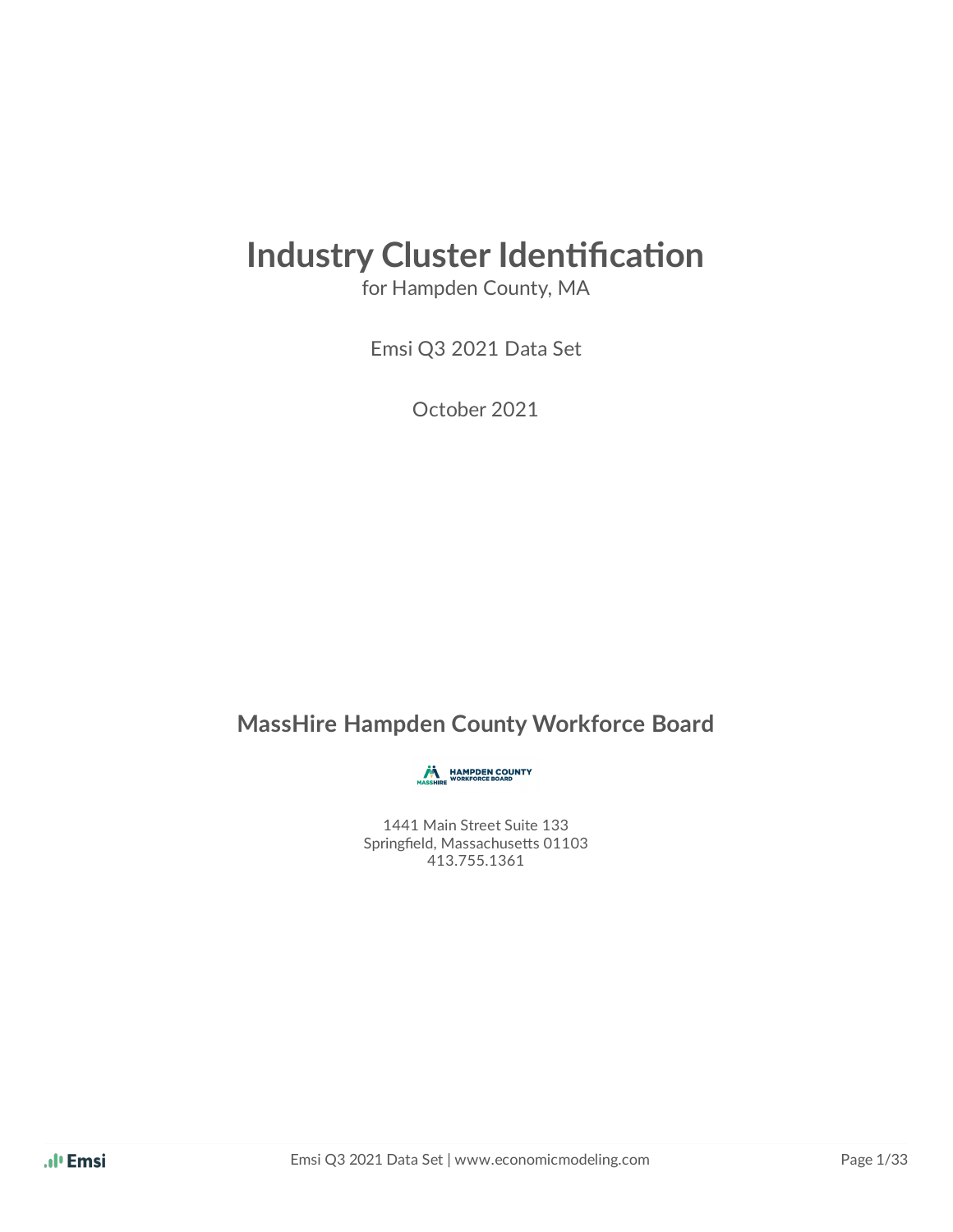# **Parameters**

**Regions:**

| Code  | Description                                                             |
|-------|-------------------------------------------------------------------------|
| 25013 | Hampden County. MA                                                      |
|       | Datarun: 2021.3 - QCEW Employees, Non-QCEW Employees, and Self-Employed |

.ıl<sup>ı</sup> Emsi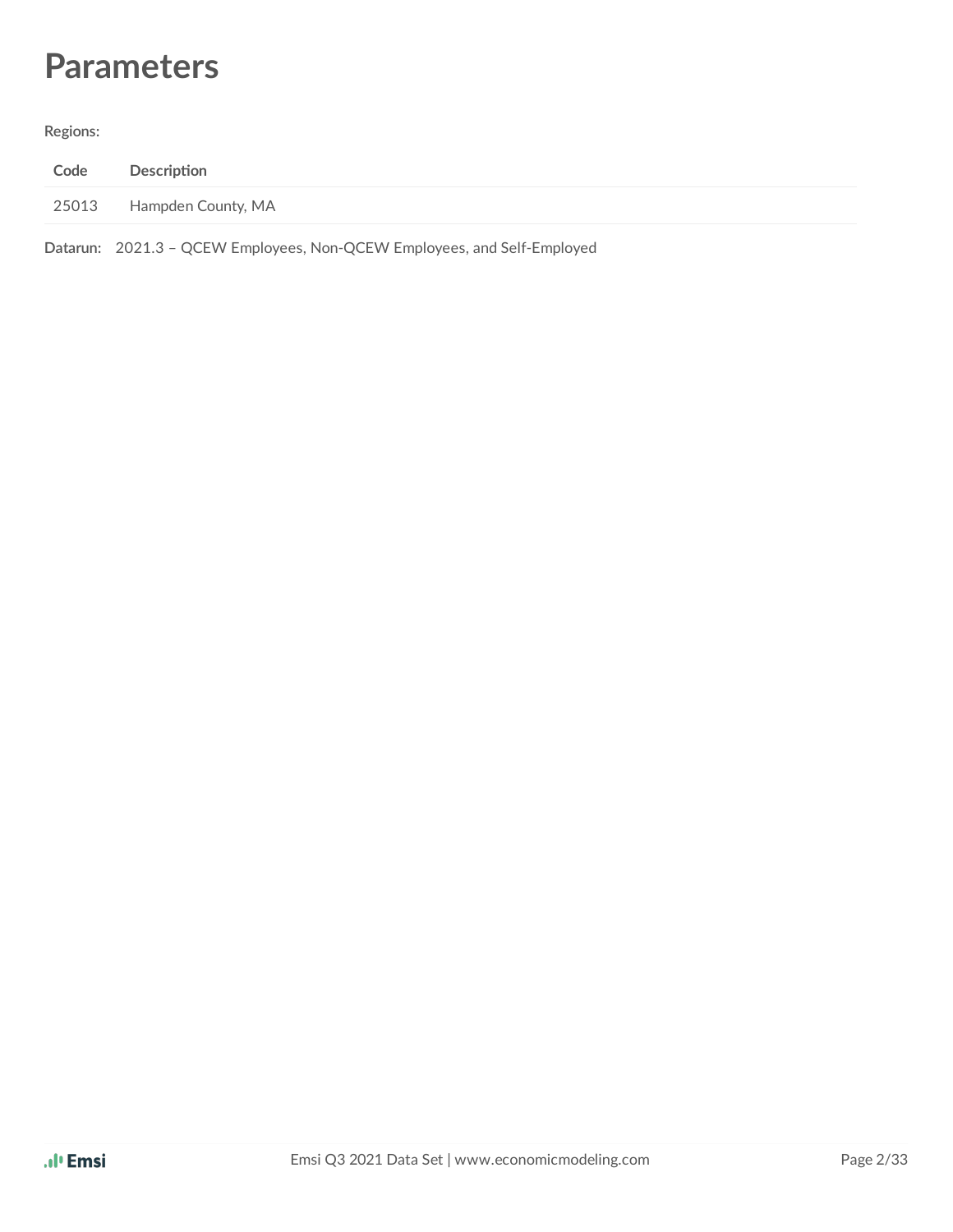### **Executive Summary**

- Your **highest ranked cluster is Insurance Services**, with a score of 86 (out of 100) points.
- Your average cluster score is 36 (out of 100) points. This is *not* a benchmark against other regions; it only compares the relative performance of your clusters to each other. Clusters ranked higher than 36 are above average for your region, while clusters ranked lower than 36 are below average.
- **•** Top clusters must have a score of at least 44, while bottom clusters must have a score of 28 or less. These thresholds are determined by applying the average deviation (plus or minus 8) to the average cluster score 36.

8 Top Clusters 41 Average Clusters 9 Bottom Clusters



### **Cluster Rankings**

### **Insurance Services** 86

#### **You have 6 industries in this cluster:**

| <b>NAICS</b> | Industry                                        | Jobs  | Score |
|--------------|-------------------------------------------------|-------|-------|
| 524113       | Direct Life Insurance Carriers                  | 3,700 | 100   |
| 524114       | Direct Health and Medical Insurance Carriers    | 591   | 27    |
| 524126       | Direct Property and Casualty Insurance Carriers | 255   | 41    |
| 524127       | Direct Title Insurance Carriers                 | 31    | 38    |
| 524291       | Claims Adjusting                                | 24    | 28    |
| 524298       | All Other Insurance Related Activities          | 12    | 35    |

### Electric Power Generation and Transmission **76**

#### **You have 3 industries in this cluster:**

| <b>NAICS</b> | Industry                                     | Jobs | Score |
|--------------|----------------------------------------------|------|-------|
| 221111       | <b>Hydroelectric Power Generation</b>        | 96   | 57    |
| 221112       | <b>Fossil Fuel Electric Power Generation</b> | 93   | 47    |
| 221121       | Electric Bulk Power Transmission and Control | 614  | 83    |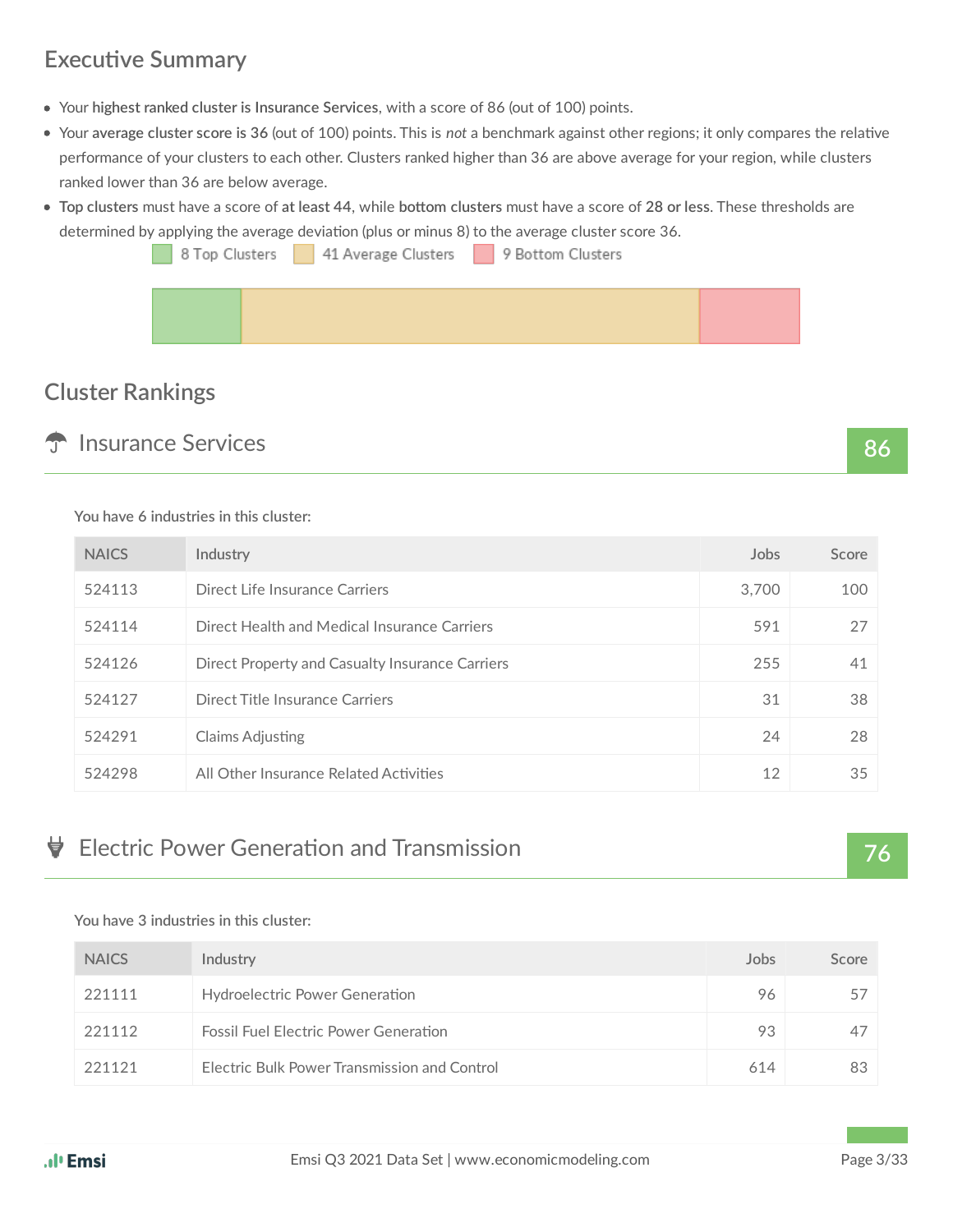**You have 5 industries in this cluster:**

| <b>NAICS</b> | Industry                                                       | Jobs  | Score |
|--------------|----------------------------------------------------------------|-------|-------|
| 332216       | Saw Blade and Handtool Manufacturing                           | 772   | 56    |
| 332312       | <b>Fabricated Structural Metal Manufacturing</b>               | 22    | 29    |
| 332323       | Ornamental and Architectural Metal Work Manufacturing          | 21    | 29    |
| 332994       | Small Arms, Ordnance, and Ordnance Accessories Manufacturing   | 1,710 | 78    |
| 332999       | All Other Miscellaneous Fabricated Metal Product Manufacturing | 207   | 35    |

### **Example 26 Services 54** Services **54** Services **54** Services **54** Services **54** Services **54** Services **54** Services **54** Services **54** Services **54** Services **54** Services **54** Services **54** Services **54** Services **54**

**You have 1 industry in this cluster:**

| <b>NAICS</b> | Industry                                            | Jobs  | Score |
|--------------|-----------------------------------------------------|-------|-------|
| 903999       | Local Government, Excluding Education and Hospitals | 6.854 | 54    |

### **2** Local Education and Training **54 54**

**You have 6 industries in this cluster:**

| <b>NAICS</b> | Industry                                            | Jobs   | Score |
|--------------|-----------------------------------------------------|--------|-------|
| 611110       | <b>Elementary and Secondary Schools</b>             | 1,896  | 23    |
| 611519       | Other Technical and Trade Schools                   | 43     | 28    |
| 611610       | Fine Arts Schools                                   | 229    | 27    |
| 611692       | <b>Automobile Driving Schools</b>                   | 70     | 27    |
| 624310       | <b>Vocational Rehabilitation Services</b>           | 624    | 14    |
| 903611       | Elementary and Secondary Schools (Local Government) | 12,992 | 61    |

### **Recreational and Small Electric Goods 53**

**You have 4 industries in this cluster:**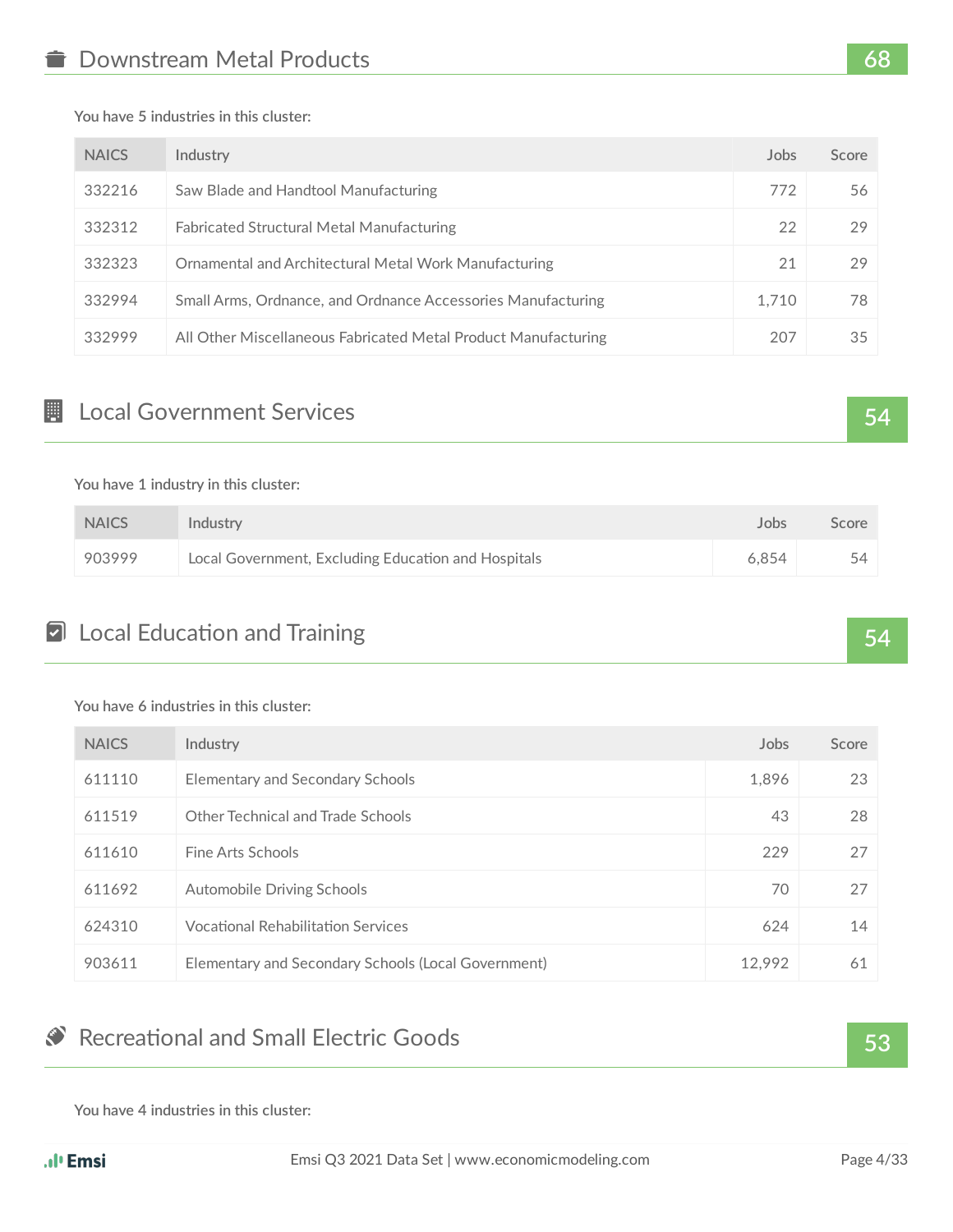| <b>NAICS</b> | Industry                                  | Jobs | Score |
|--------------|-------------------------------------------|------|-------|
| 339920       | Sporting and Athletic Goods Manufacturing | 323  | 42    |
| 339930       | Doll, Toy, and Game Manufacturing         | 566  | 61    |
| 339992       | <b>Musical Instrument Manufacturing</b>   | 15   | -32   |
| 339999       | All Other Miscellaneous Manufacturing     | 16   | 29    |

# ◆ Nonmetal Mining **52**

#### **You have 2 industries in this cluster:**

| <b>NAICS</b> | Industry                                            | Jobs | Score |
|--------------|-----------------------------------------------------|------|-------|
| 212319       | Other Crushed and Broken Stone Mining and Quarrying | 28   | -57   |
| 212321       | <b>Construction Sand and Gravel Mining</b>          | 25   | 46    |

# Local Health Services **45**

#### **You have 35 industries in this cluster:**

| <b>NAICS</b> | Industry                                                                  | Jobs  | Score |
|--------------|---------------------------------------------------------------------------|-------|-------|
| 339116       | Dental Laboratories                                                       | 42    | 30    |
| 446110       | Pharmacies and Drug Stores                                                | 1,212 | 27    |
| 446130       | <b>Optical Goods Stores</b>                                               | 42    | 28    |
| 532283       | Home Health Equipment Rental                                              | 31    | 30    |
| 621111       | Offices of Physicians (except Mental Health Specialists)                  | 3,891 | 36    |
| 621112       | Offices of Physicians, Mental Health Specialists                          | 34    | 36    |
| 621210       | <b>Offices of Dentists</b>                                                | 1,375 | 32    |
| 621310       | Offices of Chiropractors                                                  | 176   | 30    |
| 621320       | <b>Offices of Optometrists</b>                                            | 104   | 28    |
| 621330       | Offices of Mental Health Practitioners (except Physicians)                | 858   | 21    |
| 621340       | Offices of Physical, Occupational and Speech Therapists, and Audiologists | 488   | 28    |
| 621391       | Offices of Podiatrists                                                    | 43    | 29    |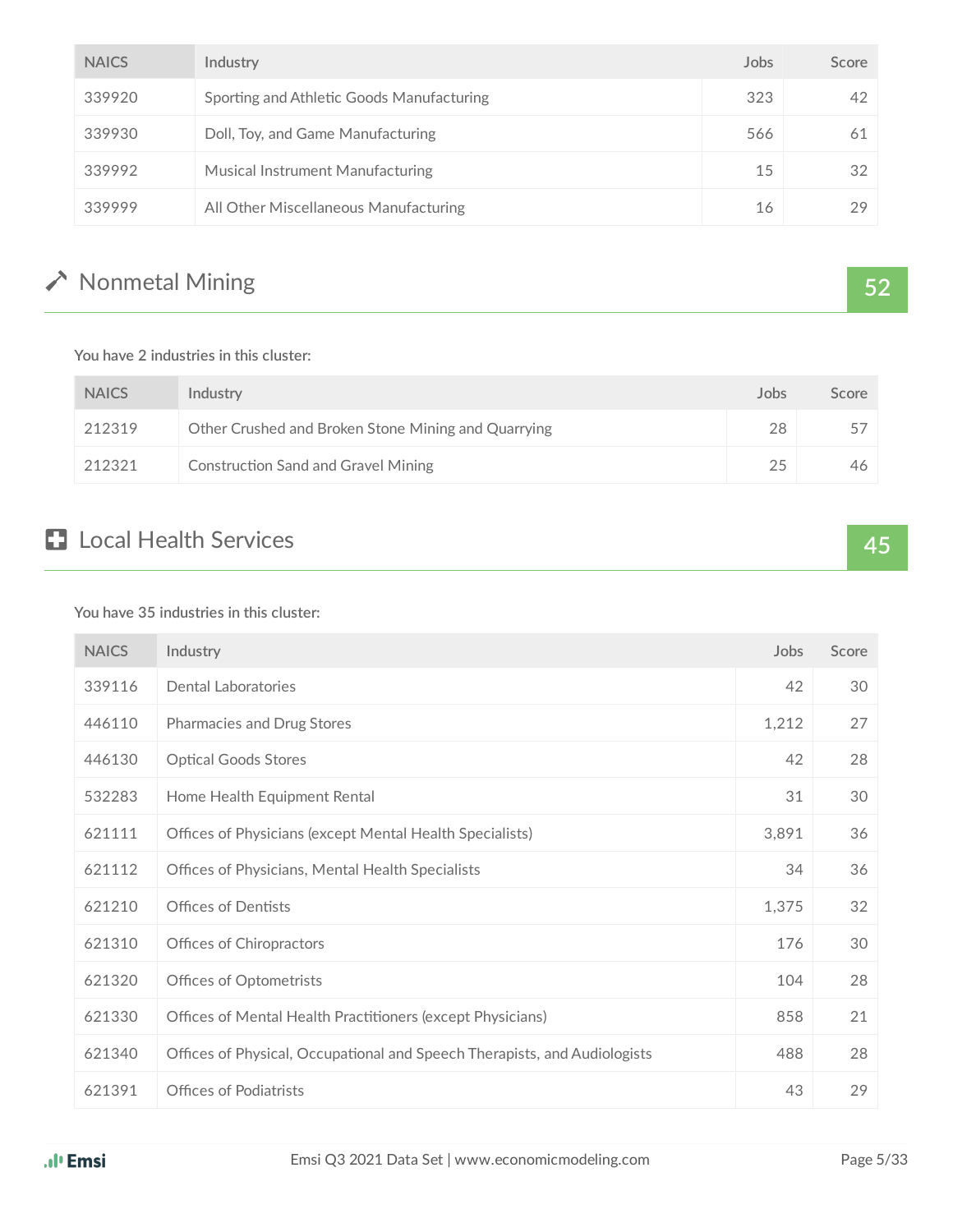| 621399 | Offices of All Other Miscellaneous Health Practitioners          | 208    | 32 |
|--------|------------------------------------------------------------------|--------|----|
| 621410 | <b>Family Planning Centers</b>                                   | 408    | 38 |
| 621420 | Outpatient Mental Health and Substance Abuse Centers             | 1,358  | 41 |
| 621492 | <b>Kidney Dialysis Centers</b>                                   | 333    | 39 |
| 621493 | Freestanding Ambulatory Surgical and Emergency Centers           | 1,452  | 50 |
| 621498 | All Other Outpatient Care Centers                                | 236    | 42 |
| 621511 | <b>Medical Laboratories</b>                                      | 378    | 34 |
| 621512 | <b>Diagnostic Imaging Centers</b>                                | 41     | 39 |
| 621610 | Home Health Care Services                                        | 3,791  | 77 |
| 621991 | <b>Blood and Organ Banks</b>                                     | 62     | 32 |
| 621999 | All Other Miscellaneous Ambulatory Health Care Services          | 255    | 37 |
| 622110 | <b>General Medical and Surgical Hospitals</b>                    | 10,974 | 60 |
| 622210 | Psychiatric and Substance Abuse Hospitals                        | 265    | 35 |
| 622310 | Specialty (except Psychiatric and Substance Abuse) Hospitals     | 513    | 27 |
| 623110 | Nursing Care Facilities (Skilled Nursing Facilities)             | 3,185  | 19 |
| 623210 | Residential Intellectual and Developmental Disability Facilities | 1,259  | 38 |
| 623220 | Residential Mental Health and Substance Abuse Facilities         | 1,310  | 30 |
| 623311 | <b>Continuing Care Retirement Communities</b>                    | 933    | 33 |
| 623312 | Assisted Living Facilities for the Elderly                       | 1,158  | 36 |
| 623990 | <b>Other Residential Care Facilities</b>                         | 114    | 26 |
| 812210 | <b>Funeral Homes and Funeral Services</b>                        | 209    | 30 |
| 812220 | <b>Cemeteries and Crematories</b>                                | 35     | 29 |
| 902622 | Hospitals (State Government)                                     | 305    | 26 |

# Financial Services **43**

**You have 13 industries in this cluster:**

| <b>NAICS</b> | Industry | Jobs | Score |
|--------------|----------|------|-------|
|              |          |      |       |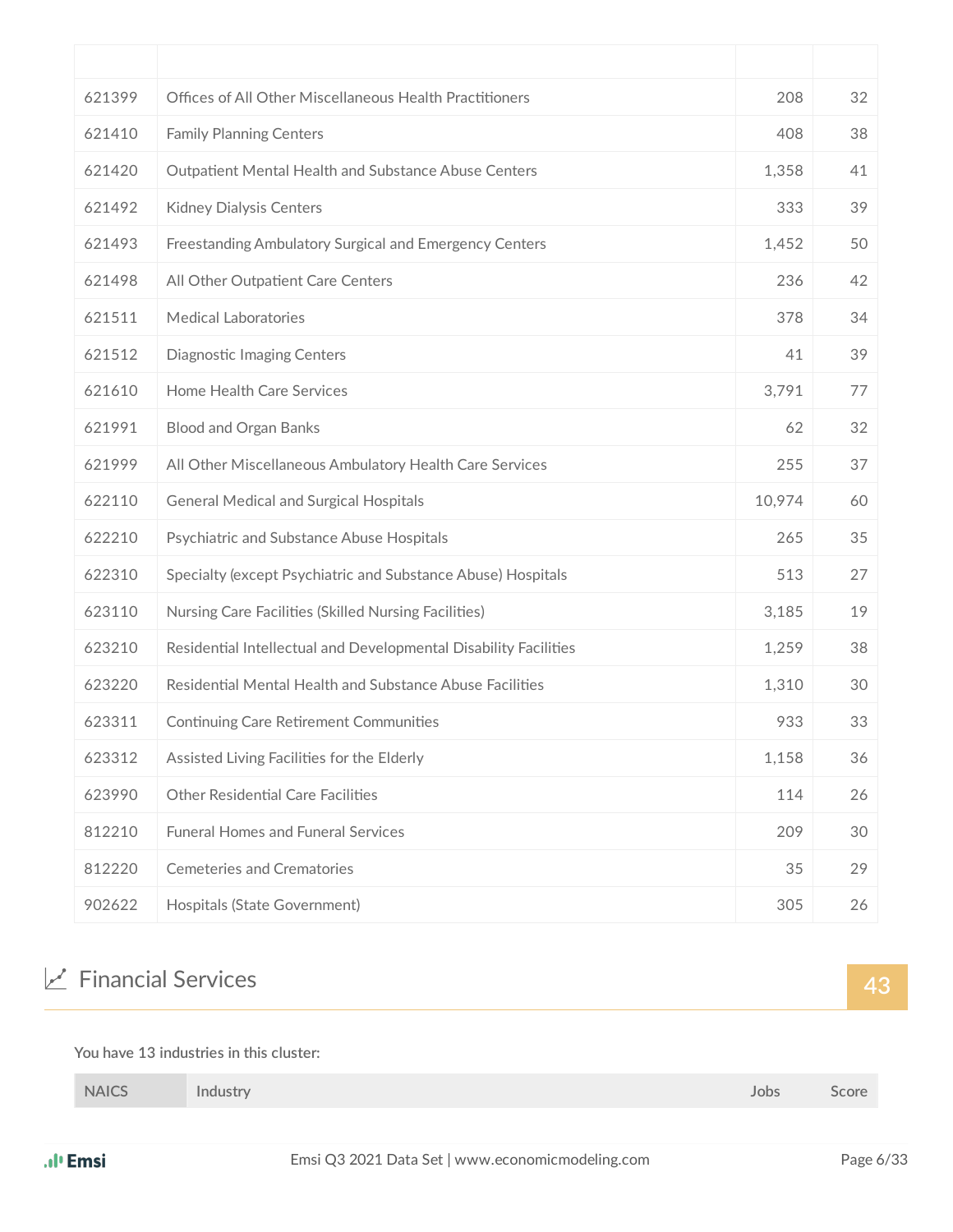| 522120 | Savings Institutions                              | 725 | 44 |
|--------|---------------------------------------------------|-----|----|
| 522220 | <b>Sales Financing</b>                            | 137 | 32 |
| 522292 | Real Estate Credit                                | 153 | 44 |
| 522298 | All Other Nondepository Credit Intermediation     | 17  | 30 |
| 522310 | Mortgage and Nonmortgage Loan Brokers             | 16  | 44 |
| 522390 | Other Activities Related to Credit Intermediation | 29  | 28 |
| 523110 | Investment Banking and Securities Dealing         | 41  | 70 |
| 523120 | Securities Brokerage                              | 142 | 46 |
| 523140 | <b>Commodity Contracts Brokerage</b>              | 43  | 38 |
| 523920 | Portfolio Management                              | 93  | 45 |
| 523930 | <b>Investment Advice</b>                          | 162 | 43 |
| 523999 | Miscellaneous Financial Investment Activities     | 11  | 34 |
| 561450 | <b>Credit Bureaus</b>                             | 14  | 30 |

# <sup>9</sup> Production Technology and Heavy Machinery **43**

#### **You have 10 industries in this cluster:**

| <b>NAICS</b> | <b>Industry</b>                                                 | Jobs | Score |
|--------------|-----------------------------------------------------------------|------|-------|
| 332911       | Industrial Valve Manufacturing                                  | 23   | 33    |
| 333243       | Sawmill, Woodworking, and Paper Machinery Manufacturing         | 12   | 41    |
| 333249       | <b>Other Industrial Machinery Manufacturing</b>                 | 40   | 32    |
| 333318       | Other Commercial and Service Industry Machinery Manufacturing   | 112  | 35    |
| 333414       | Heating Equipment (except Warm Air Furnaces) Manufacturing      | 341  | 49    |
| 333611       | Turbine and Turbine Generator Set Units Manufacturing           | 94   | 36    |
| 333613       | Mechanical Power Transmission Equipment Manufacturing           | 420  | 47    |
| 333618       | <b>Other Engine Equipment Manufacturing</b>                     | 103  | 34    |
| 333912       | Air and Gas Compressor Manufacturing                            | 75   | 38    |
| 333999       | All Other Miscellaneous General Purpose Machinery Manufacturing | 51   | 34    |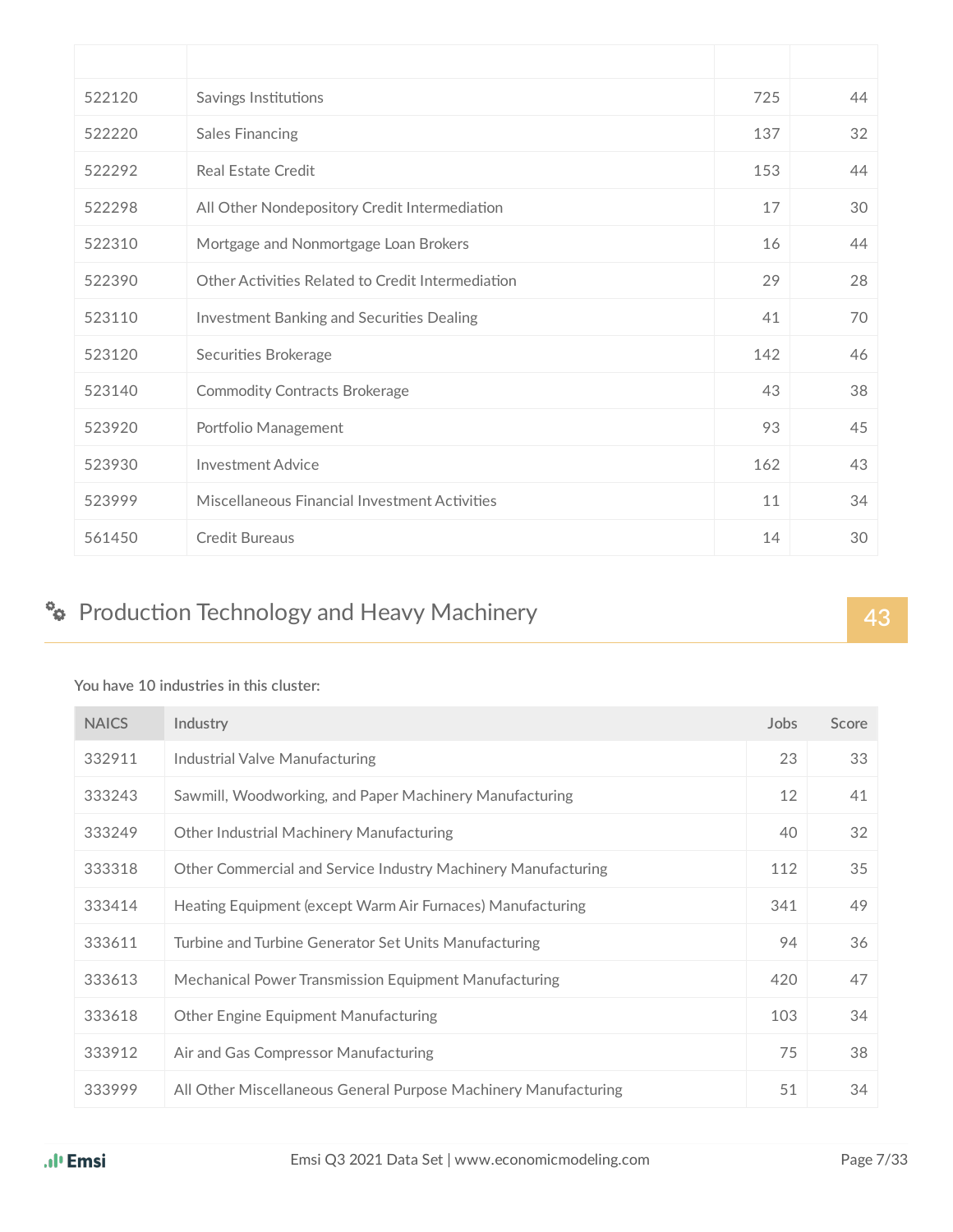**You have 14 industries in this cluster:**

| <b>NAICS</b> | Industry                                                                 | Jobs  | Score |
|--------------|--------------------------------------------------------------------------|-------|-------|
| 484110       | General Freight Trucking, Local                                          | 665   | 29    |
| 484122       | General Freight Trucking, Long-Distance, Less Than Truckload             | 432   | 31    |
| 484210       | Used Household and Office Goods Moving                                   | 102   | 29    |
| 484220       | Specialized Freight (except Used Goods) Trucking, Local                  | 190   | 32    |
| 485113       | Bus and Other Motor Vehicle Transit Systems                              | 182   | 34    |
| 485410       | School and Employee Bus Transportation                                   | 1,975 | 56    |
| 485991       | Special Needs Transportation                                             | 140   | 26    |
| 492110       | <b>Couriers and Express Delivery Services</b>                            | 1,118 | 45    |
| 492210       | Local Messengers and Local Delivery                                      | 451   | 39    |
| 531130       | Lessors of Miniwarehouses and Self-Storage Units                         | 69    | 31    |
| 532111       | Passenger Car Rental                                                     | 64    | 28    |
| 532120       | Truck, Utility Trailer, and RV (Recreational Vehicle) Rental and Leasing | 195   | 33    |
| 562111       | Solid Waste Collection                                                   | 103   | 32    |
| 621910       | Ambulance Services                                                       | 627   | 43    |

### **<sup>48</sup>** Local Community and Civic Organizations **1999 10 40**

#### **You have 18 industries in this cluster:**

| <b>NAICS</b> | Industry                                               | Jobs   | Score |
|--------------|--------------------------------------------------------|--------|-------|
| 624110       | Child and Youth Services                               | 490    | 31    |
| 624120       | Services for the Elderly and Persons with Disabilities | 12,977 | 45    |
| 624190       | Other Individual and Family Services                   | 1,008  | 31    |
| 624210       | <b>Community Food Services</b>                         | 19     | 26    |
| 624221       | <b>Temporary Shelters</b>                              | 420    | 33    |
| 624229       | <b>Other Community Housing Services</b>                | 284    | 34    |
| 624230       | <b>Emergency and Other Relief Services</b>             | 51     | 27    |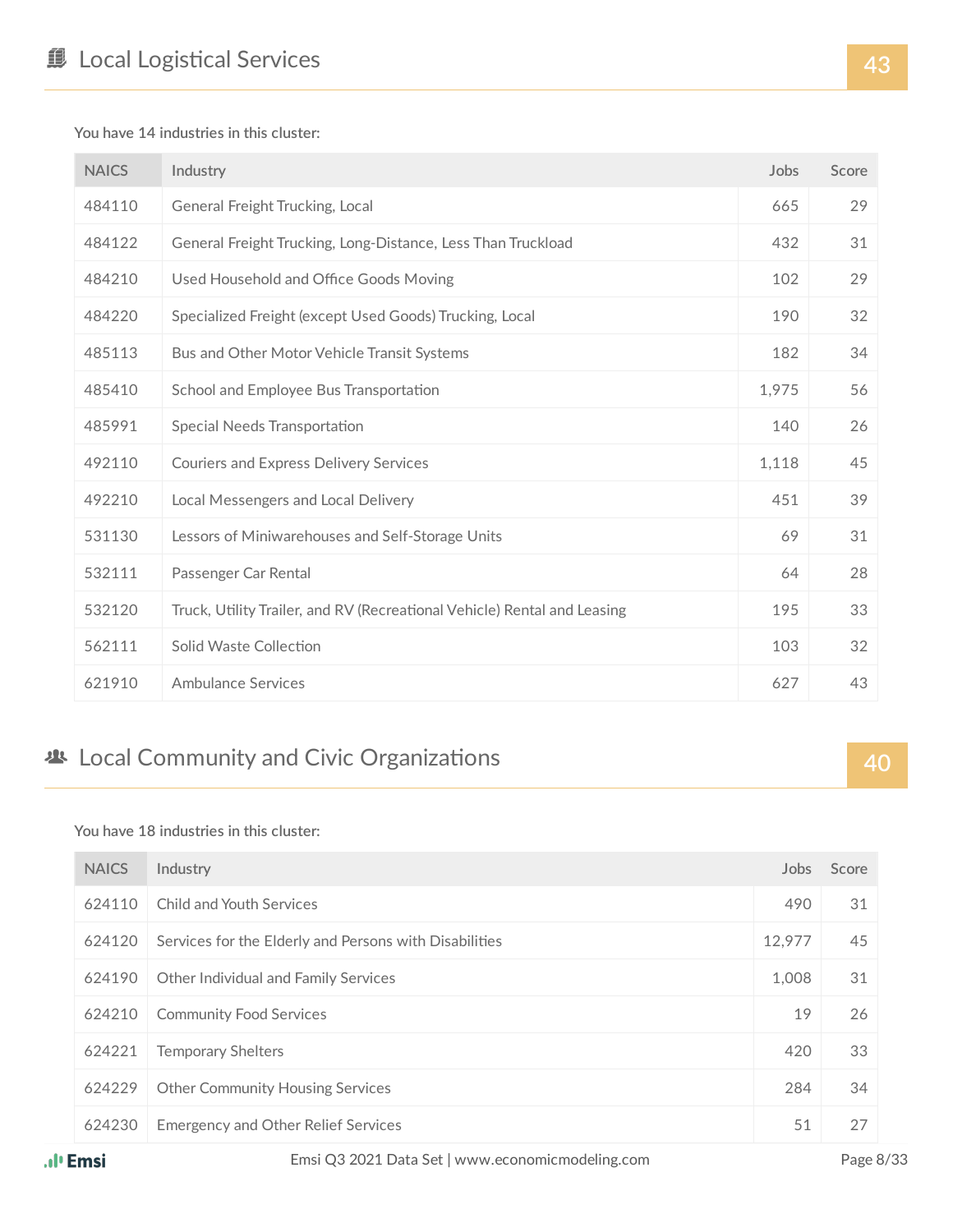| 813110 | Religious Organizations                                                                            | 1,872 | 33 |
|--------|----------------------------------------------------------------------------------------------------|-------|----|
| 813211 | <b>Grantmaking Foundations</b>                                                                     | 131   | 35 |
| 813212 | <b>Voluntary Health Organizations</b>                                                              | 67    | 39 |
| 813219 | Other Grantmaking and Giving Services                                                              | 46    | 29 |
| 813311 | Human Rights Organizations                                                                         | 17    | 27 |
| 813312 | Environment, Conservation and Wildlife Organizations                                               | 71    | 28 |
| 813319 | Other Social Advocacy Organizations                                                                | 206   | 29 |
| 813410 | Civic and Social Organizations                                                                     | 800   | 21 |
| 813910 | <b>Business Associations</b>                                                                       | 52    | 32 |
| 813930 | Labor Unions and Similar Labor Organizations                                                       | 269   | 28 |
| 813990 | Other Similar Organizations (except Business, Professional, Labor, and Political<br>Organizations) | 64    | 27 |

# <sup>((p)</sup> Communications Equipment and Services 40

#### **You have 3 industries in this cluster:**

| <b>NAICS</b> | Industry                                                | Jobs | Score |
|--------------|---------------------------------------------------------|------|-------|
| 515210       | Cable and Other Subscription Programming                | 19   | -30   |
| 517312       | Wireless Telecommunications Carriers (except Satellite) | 308  | 42    |
| 517919       | All Other Telecommunications                            |      | 29    |

# **Paper and Packaging and Packaging and Packaging and Packaging and Packaging and Packaging and Packaging and Packaging and Packaging and Packaging and Packaging and Packaging and Packaging and Packaging and Packaging and P**

#### **You have 6 industries in this cluster:**

| <b>NAICS</b> | Industry                                     | Jobs | Score |
|--------------|----------------------------------------------|------|-------|
| 322130       | Paperboard Mills                             | 109  | 42    |
| 322211       | Corrugated and Solid Fiber Box Manufacturing | 140  | 33    |
| 322212       | Folding Paperboard Box Manufacturing         | 40   | 30    |
| 322219       | Other Paperboard Container Manufacturing     | 75   | 32    |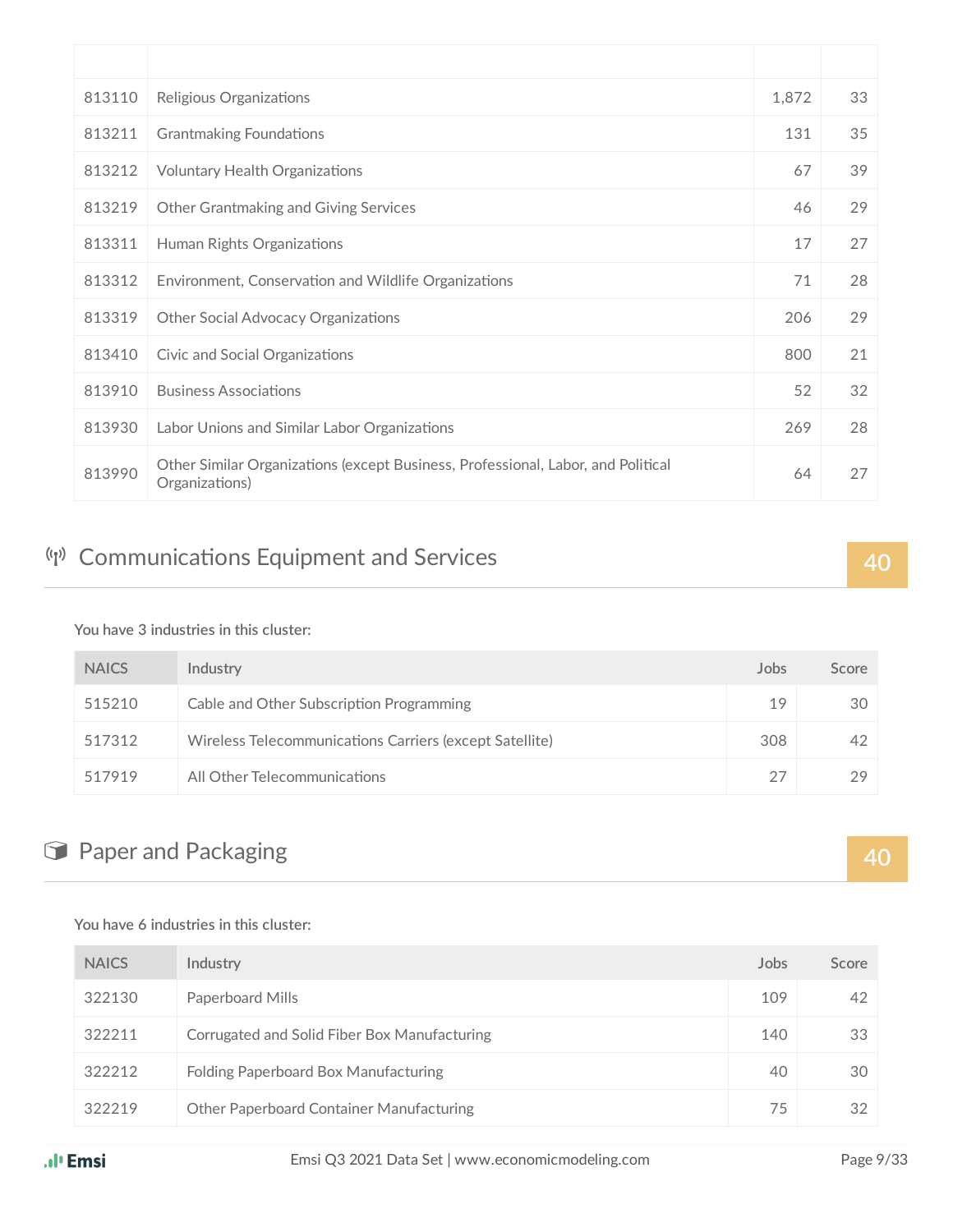| 322220 | Paper Bag and Coated and Treated Paper Manufacturing | 751 | 43 |
|--------|------------------------------------------------------|-----|----|
| 322230 | <b>Stationery Product Manufacturing</b>              | 138 | 36 |

# ▲ Local Utilities **39**

#### **You have 8 industries in this cluster:**

| <b>NAICS</b> | Industry                          | Jobs | Score |
|--------------|-----------------------------------|------|-------|
| 221122       | Electric Power Distribution       | 82   | 36    |
| 221210       | Natural Gas Distribution          | 307  | 46    |
| 221320       | Sewage Treatment Facilities       | 45   | 39    |
| 454310       | <b>Fuel Dealers</b>               | 225  | 31    |
| 517311       | Wired Telecommunications Carriers | 512  | 41    |
| 517911       | Telecommunications Resellers      | 13   | 27    |
| 562212       | Solid Waste Landfill              | 15   | 31    |
| 562910       | <b>Remediation Services</b>       | 261  | 33    |

### Acrospace Vehicles and Defense **38**

#### **You have 2 industries in this cluster:**

| <b>NAICS</b> | Industry                                                   | Jobs | Score |
|--------------|------------------------------------------------------------|------|-------|
| 336412       | Aircraft Engine and Engine Parts Manufacturing             | 430  | 39    |
| 336413       | Other Aircraft Parts and Auxiliary Equipment Manufacturing | 128  | 33    |

### **EXAMPLE Metalworking Technology 38**

#### **You have 11 industries in this cluster:**

| <b>NAICS</b> | Industry                                |    | Jobs Score |
|--------------|-----------------------------------------|----|------------|
|              | 327910   Abrasive Product Manufacturing | 56 | 38         |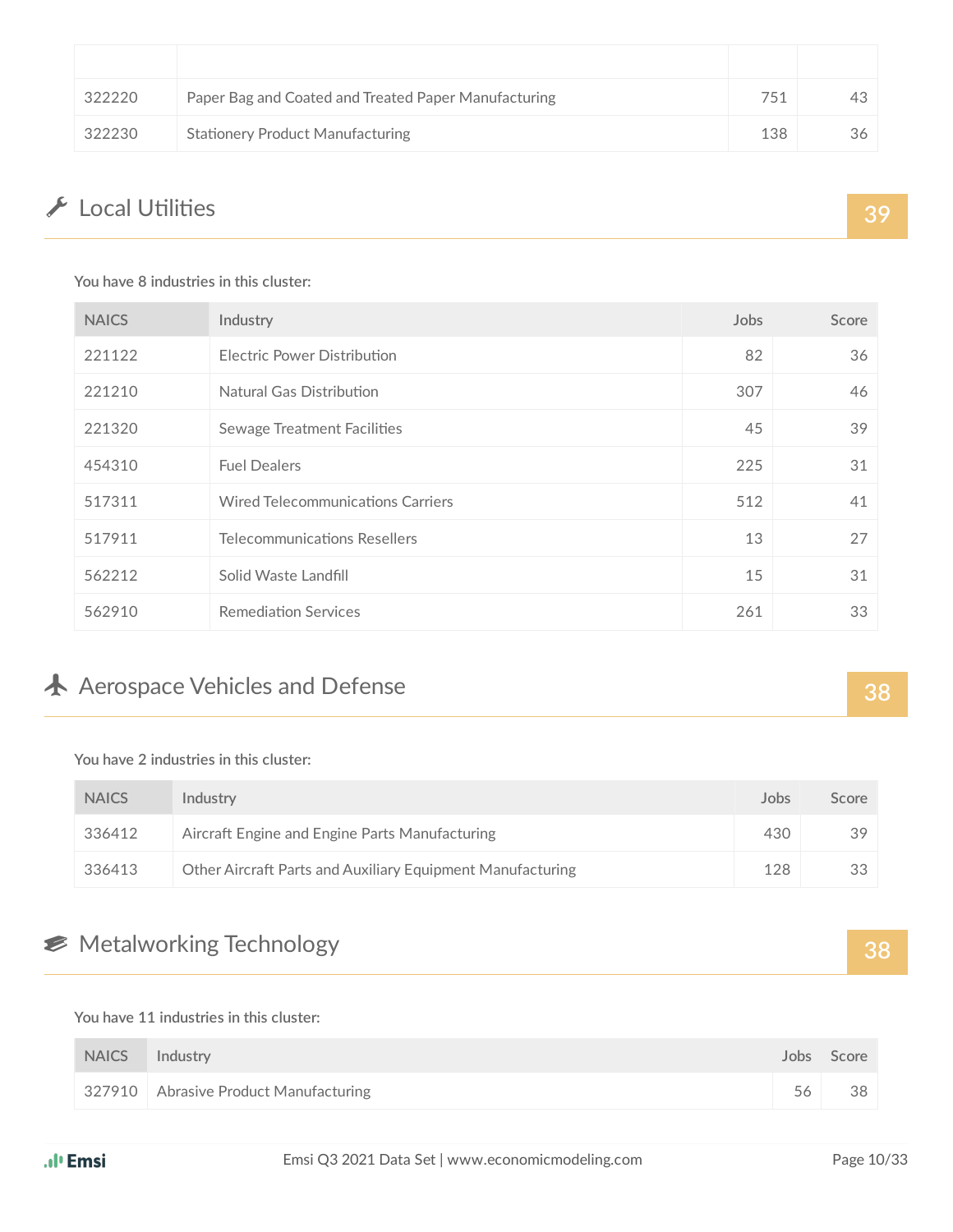| 332721 | <b>Precision Turned Product Manufacturing</b>                                                     | 53  | 32 |
|--------|---------------------------------------------------------------------------------------------------|-----|----|
| 332722 | Bolt, Nut, Screw, Rivet, and Washer Manufacturing                                                 | 320 | 43 |
| 332812 | Metal Coating, Engraving (except Jewelry and Silverware), and Allied Services to<br>Manufacturers | 164 | 32 |
| 332813 | Electroplating, Plating, Polishing, Anodizing, and Coloring                                       | 636 | 41 |
| 333511 | Industrial Mold Manufacturing                                                                     | 74  | 30 |
| 333514 | Special Die and Tool, Die Set, Jig, and Fixture Manufacturing                                     | 154 | 32 |
| 333515 | Cutting Tool and Machine Tool Accessory Manufacturing                                             | 57  | 32 |
| 333517 | Machine Tool Manufacturing                                                                        | 117 | 33 |
| 333991 | Power-Driven Handtool Manufacturing                                                               | 45  | 33 |
| 333992 | Welding and Soldering Equipment Manufacturing                                                     | 104 | 34 |

## Q Lighting and Electrical Equipment **37**

#### **You have 1 industry in this cluster:**

| <b>NAICS</b> | Industry                               | Jobs | Score |
|--------------|----------------------------------------|------|-------|
| 335129       | Other Lighting Equipment Manufacturing | 93   |       |

# Business Services **37**

#### **You have 24 industries in this cluster:**

| <b>NAICS</b> | Industry                                                             | Jobs | Score |
|--------------|----------------------------------------------------------------------|------|-------|
| 485310       | Taxi Service                                                         | 101  | 29    |
| 485320       | Limousine Service                                                    | 131  | 29    |
| 518210       | Data Processing, Hosting, and Related Services                       | 34   | 29    |
| 533110       | Lessors of Nonfinancial Intangible Assets (except Copyrighted Works) | 24   | 31    |
| 541214       | <b>Payroll Services</b>                                              | 133  | 29    |
| 541310       | <b>Architectural Services</b>                                        | 83   | 33    |
| 541320       | Landscape Architectural Services                                     | 136  | 34    |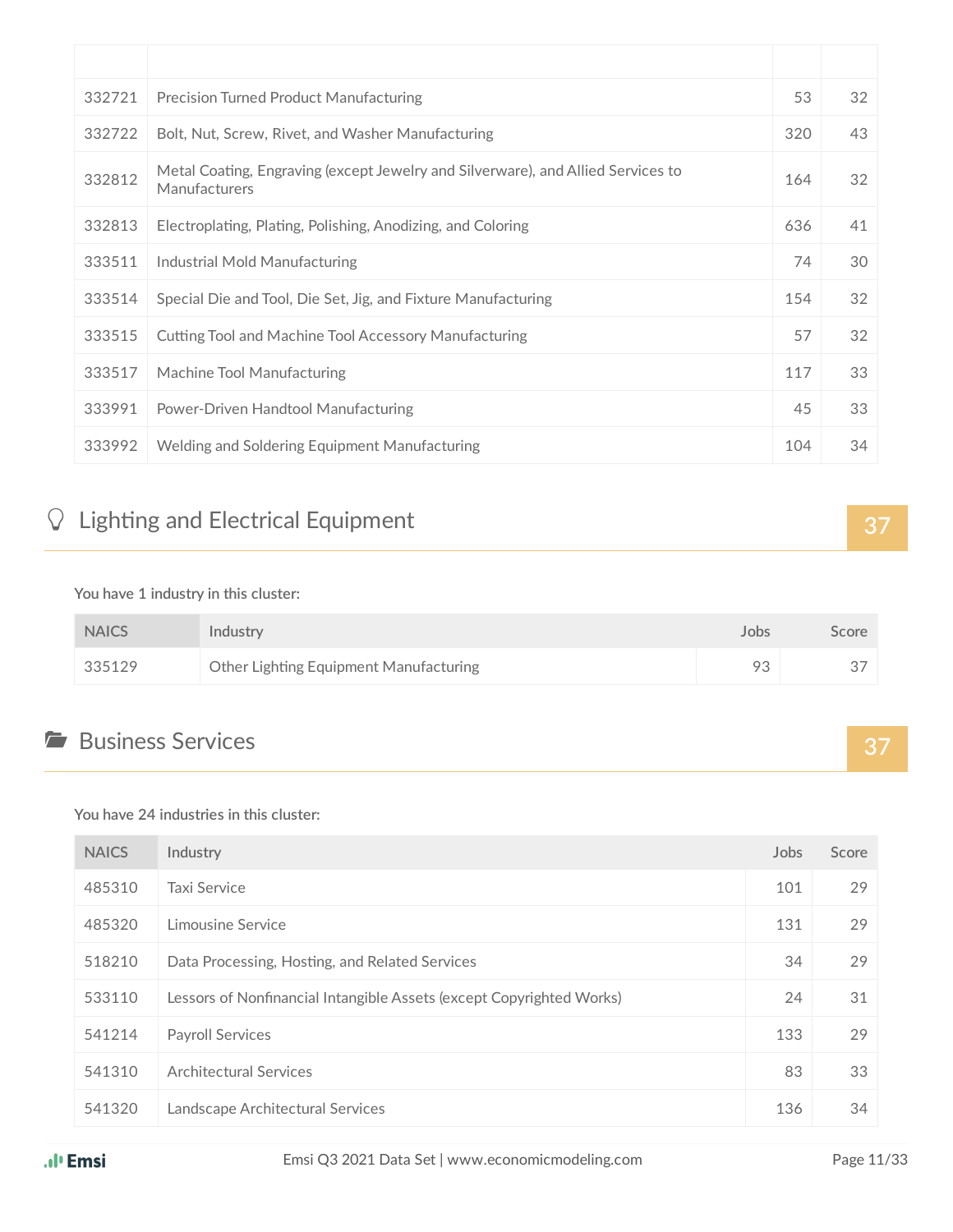| 541330 | <b>Engineering Services</b>                                          | 831   | 40 |
|--------|----------------------------------------------------------------------|-------|----|
| 541340 | <b>Drafting Services</b>                                             | 22    | 32 |
| 541511 | <b>Custom Computer Programming Services</b>                          | 520   | 38 |
| 541512 | <b>Computer Systems Design Services</b>                              | 252   | 35 |
| 541519 | <b>Other Computer Related Services</b>                               | 37    | 31 |
| 541611 | Administrative Management and General Management Consulting Services | 239   | 31 |
| 541612 | Human Resources Consulting Services                                  | 25    | 31 |
| 541614 | Process, Physical Distribution, and Logistics Consulting Services    | 116   | 29 |
| 541618 | <b>Other Management Consulting Services</b>                          | 22    | 31 |
| 541690 | Other Scientific and Technical Consulting Services                   | 125   | 33 |
| 541930 | Translation and Interpretation Services                              | 17    | 28 |
| 541990 | All Other Professional, Scientific, and Technical Services           | 253   | 32 |
| 551112 | Offices of Other Holding Companies                                   | 19    | 40 |
| 551114 | Corporate, Subsidiary, and Regional Managing Offices                 | 2,557 | 41 |
| 561210 | <b>Facilities Support Services</b>                                   | 75    | 37 |
| 561311 | <b>Employment Placement Agencies</b>                                 | 681   | 35 |
| 561421 | <b>Telephone Answering Services</b>                                  | 63    | 33 |

# Local Financial Services **36**

#### **You have 6 industries in this cluster:**

| <b>NAICS</b> | Industry                                                  | Jobs  | Score |
|--------------|-----------------------------------------------------------|-------|-------|
| 522110       | <b>Commercial Banking</b>                                 | 520   | 38    |
| 522130       | Credit Unions                                             | 380   | 32    |
| 524210       | Insurance Agencies and Brokerages                         | 1,193 | 37    |
| 524292       | Third Party Administration of Insurance and Pension Funds | 359   | 39    |
| 541213       | <b>Tax Preparation Services</b>                           | 140   | 27    |
| 561440       | <b>Collection Agencies</b>                                | 13    | 27    |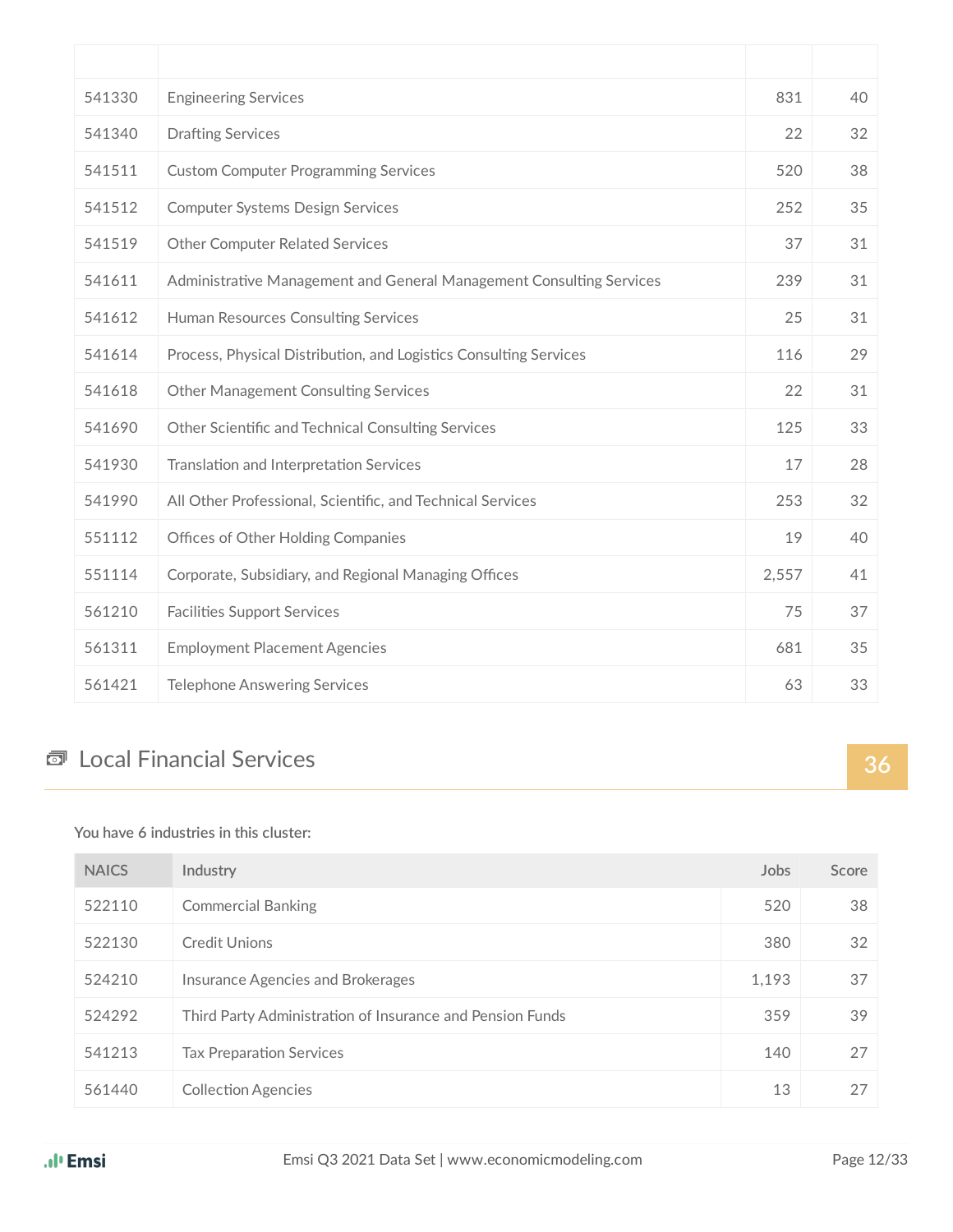**You have 3 industries in this cluster:**

| <b>NAICS</b> | Industry                                          | Jobs | Score |
|--------------|---------------------------------------------------|------|-------|
| 562213       | Solid Waste Combustors and Incinerators           | 44   | 39    |
| 562219       | Other Nonhazardous Waste Treatment and Disposal   | 28   | 34    |
| 562998       | All Other Miscellaneous Waste Management Services | 22   | 31    |

## Food Processing and Manufacturing **36**

#### **You have 5 industries in this cluster:**

| <b>NAICS</b> | Industry                                                   | Jobs | Score |
|--------------|------------------------------------------------------------|------|-------|
| 311412       | Frozen Specialty Food Manufacturing                        | 107  | 30    |
| 311511       | <b>Fluid Milk Manufacturing</b>                            | 210  | 33    |
| 311514       | Dry, Condensed, and Evaporated Dairy Product Manufacturing | 155  | 43    |
| 311520       | Ice Cream and Frozen Dessert Manufacturing                 | 330  | 37    |
| 311911       | Roasted Nuts and Peanut Butter Manufacturing               | 42   | 29    |

### **Plastics** 36

**You have 8 industries in this cluster:**

| <b>NAICS</b> | Industry                                                                    | Jobs | Score |
|--------------|-----------------------------------------------------------------------------|------|-------|
| 325211       | Plastics Material and Resin Manufacturing                                   | 410  | 43    |
| 326111       | Plastics Bag and Pouch Manufacturing                                        | 129  | 33    |
| 326113       | Unlaminated Plastics Film and Sheet (except Packaging) Manufacturing        | 224  | 38    |
| 326122       | Plastics Pipe and Pipe Fitting Manufacturing                                | 133  | 33    |
| 326130       | Laminated Plastics Plate, Sheet (except Packaging), and Shape Manufacturing | 16   | 29    |
| 326150       | Urethane and Other Foam Product (except Polystyrene) Manufacturing          | 36   | 31    |
| 326199       | All Other Plastics Product Manufacturing                                    | 846  | 32    |
| 339994       | Broom, Brush, and Mop Manufacturing                                         | 110  | 40    |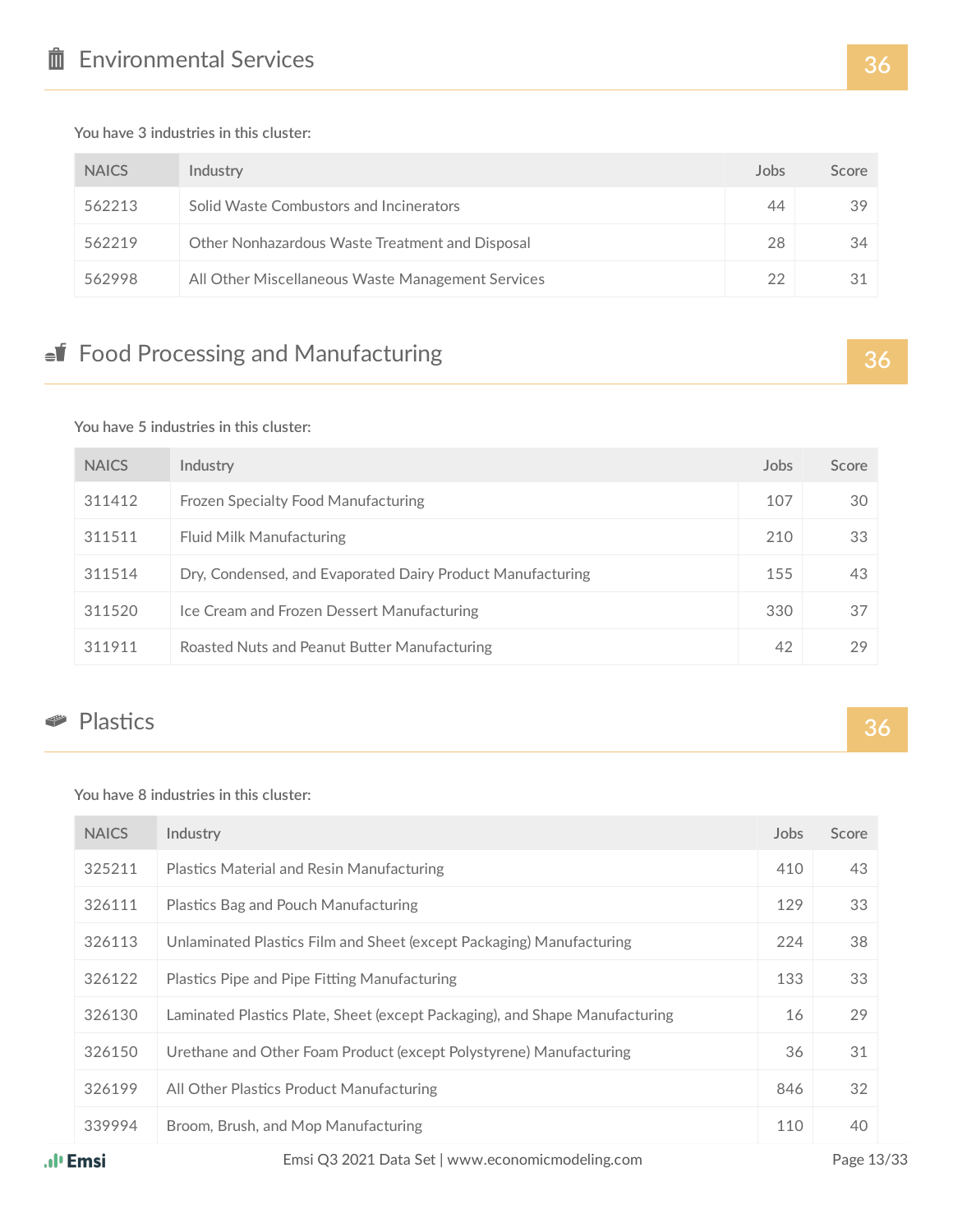# Medical Devices **36**

#### **You have 3 industries in this cluster:**

| <b>NAICS</b> | Industry                                         | Jobs | Score |
|--------------|--------------------------------------------------|------|-------|
| 333314       | <b>Optical Instrument and Lens Manufacturing</b> | 81   | -34   |
| 339112       | Surgical and Medical Instrument Manufacturing    | 442  | -37   |
| 339113       | Surgical Appliance and Supplies Manufacturing    | 96   | -33   |

## **C** Local Real Estate, Construction, and Development **34**

#### **You have 49 industries in this cluster:**

| <b>NAICS</b> | Industry                                                          | Jobs  | Score |
|--------------|-------------------------------------------------------------------|-------|-------|
| 236115       | New Single-Family Housing Construction (except For-Sale Builders) | 174   | 27    |
| 236117       | New Housing For-Sale Builders                                     | 38    | 28    |
| 236118       | <b>Residential Remodelers</b>                                     | 1,009 | 36    |
| 236220       | Commercial and Institutional Building Construction                | 655   | 35    |
| 237110       | Water and Sewer Line and Related Structures Construction          | 248   | 36    |
| 237210       | Land Subdivision                                                  | 38    | 33    |
| 237310       | Highway, Street, and Bridge Construction                          | 524   | 36    |
| 238110       | Poured Concrete Foundation and Structure Contractors              | 183   | 32    |
| 238120       | <b>Structural Steel and Precast Concrete Contractors</b>          | 42    | 33    |
| 238130       | <b>Framing Contractors</b>                                        | 53    | 27    |
| 238140       | <b>Masonry Contractors</b>                                        | 145   | 29    |
| 238150       | <b>Glass and Glazing Contractors</b>                              | 192   | 35    |
| 238160       | Roofing Contractors                                               | 462   | 34    |
| 238170       | <b>Siding Contractors</b>                                         | 91    | 29    |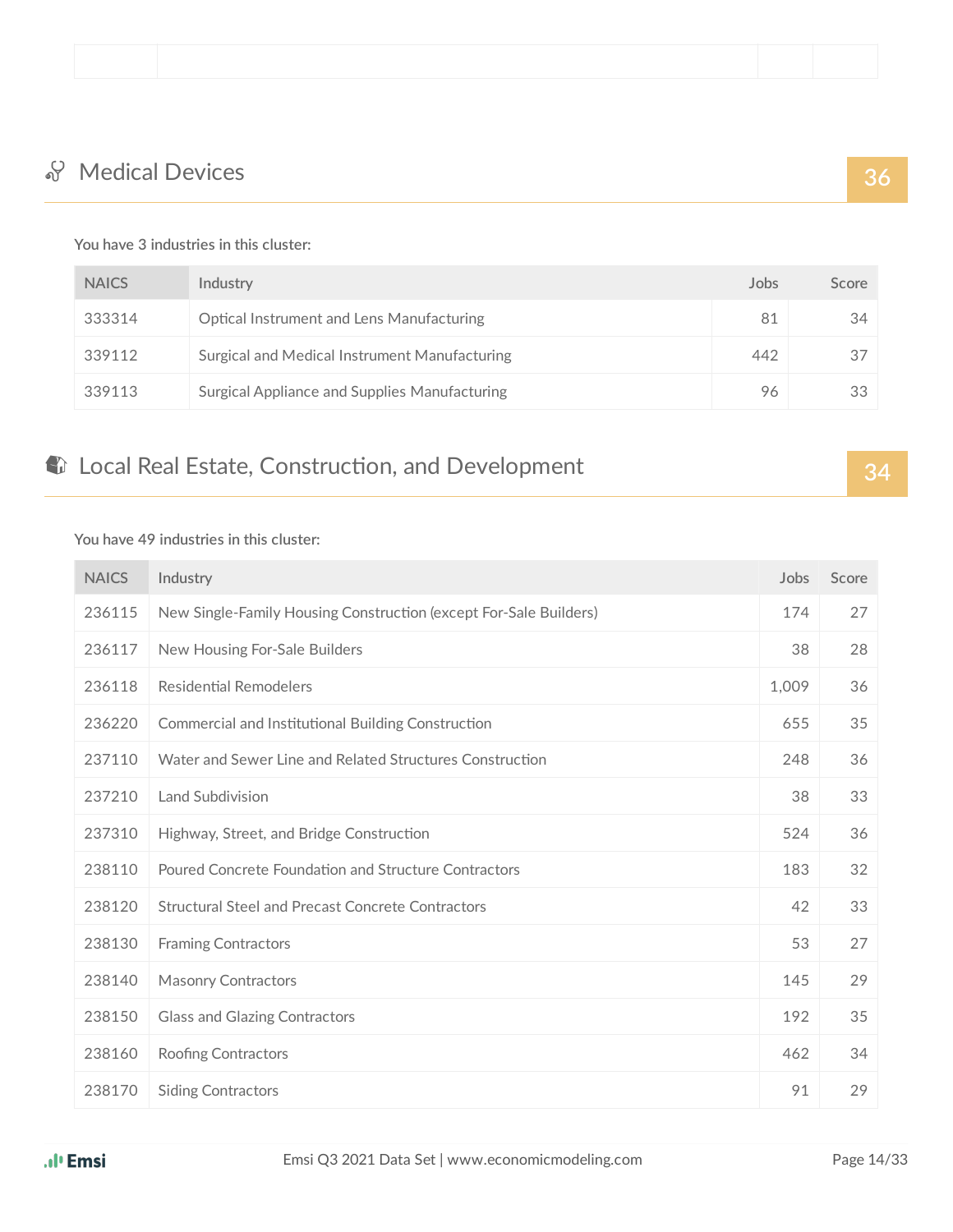| 238190 | Other Foundation, Structure, and Building Exterior Contractors                    | 23    | 28 |
|--------|-----------------------------------------------------------------------------------|-------|----|
| 238210 | Electrical Contractors and Other Wiring Installation Contractors                  | 1,401 | 40 |
| 238220 | Plumbing, Heating, and Air-Conditioning Contractors                               | 1,715 | 39 |
| 238290 | Other Building Equipment Contractors                                              | 96    | 32 |
| 238310 | Drywall and Insulation Contractors                                                | 370   | 28 |
| 238320 | Painting and Wall Covering Contractors                                            | 361   | 30 |
| 238330 | <b>Flooring Contractors</b>                                                       | 330   | 32 |
| 238340 | <b>Tile and Terrazzo Contractors</b>                                              | 49    | 29 |
| 238350 | <b>Finish Carpentry Contractors</b>                                               | 322   | 31 |
| 238390 | Other Building Finishing Contractors                                              | 68    | 28 |
| 238910 | <b>Site Preparation Contractors</b>                                               | 602   | 34 |
| 238990 | All Other Specialty Trade Contractors                                             | 525   | 30 |
| 327320 | Ready-Mix Concrete Manufacturing                                                  | 79    | 32 |
| 327390 | Other Concrete Product Manufacturing                                              | 24    | 31 |
| 332322 | <b>Sheet Metal Work Manufacturing</b>                                             | 196   | 32 |
| 337212 | Custom Architectural Woodwork and Millwork Manufacturing                          | 26    | 32 |
| 423310 | Lumber, Plywood, Millwork, and Wood Panel Merchant Wholesalers                    | 230   | 35 |
| 423320 | Brick, Stone, and Related Construction Material Merchant Wholesalers              | 35    | 30 |
| 423330 | Roofing, Siding, and Insulation Material Merchant Wholesalers                     | 41    | 33 |
| 423720 | Plumbing and Heating Equipment and Supplies (Hydronics) Merchant Wholesalers      | 214   | 34 |
| 423730 | Warm Air Heating and Air-Conditioning Equipment and Supplies Merchant Wholesalers | 60    | 34 |
| 423740 | Refrigeration Equipment and Supplies Merchant Wholesalers                         | 17    | 31 |
| 444110 | Home Centers                                                                      | 1,038 | 33 |
| 444120 | Paint and Wallpaper Stores                                                        | 43    | 29 |
| 444190 | <b>Other Building Material Dealers</b>                                            | 355   | 34 |
| 531110 | Lessors of Residential Buildings and Dwellings                                    | 545   | 26 |
| 531120 | Lessors of Nonresidential Buildings (except Miniwarehouses)                       | 187   | 32 |
| 531190 | Lessors of Other Real Estate Property                                             | 38    | 31 |
| 531210 | Offices of Real Estate Agents and Brokers                                         | 457   | 32 |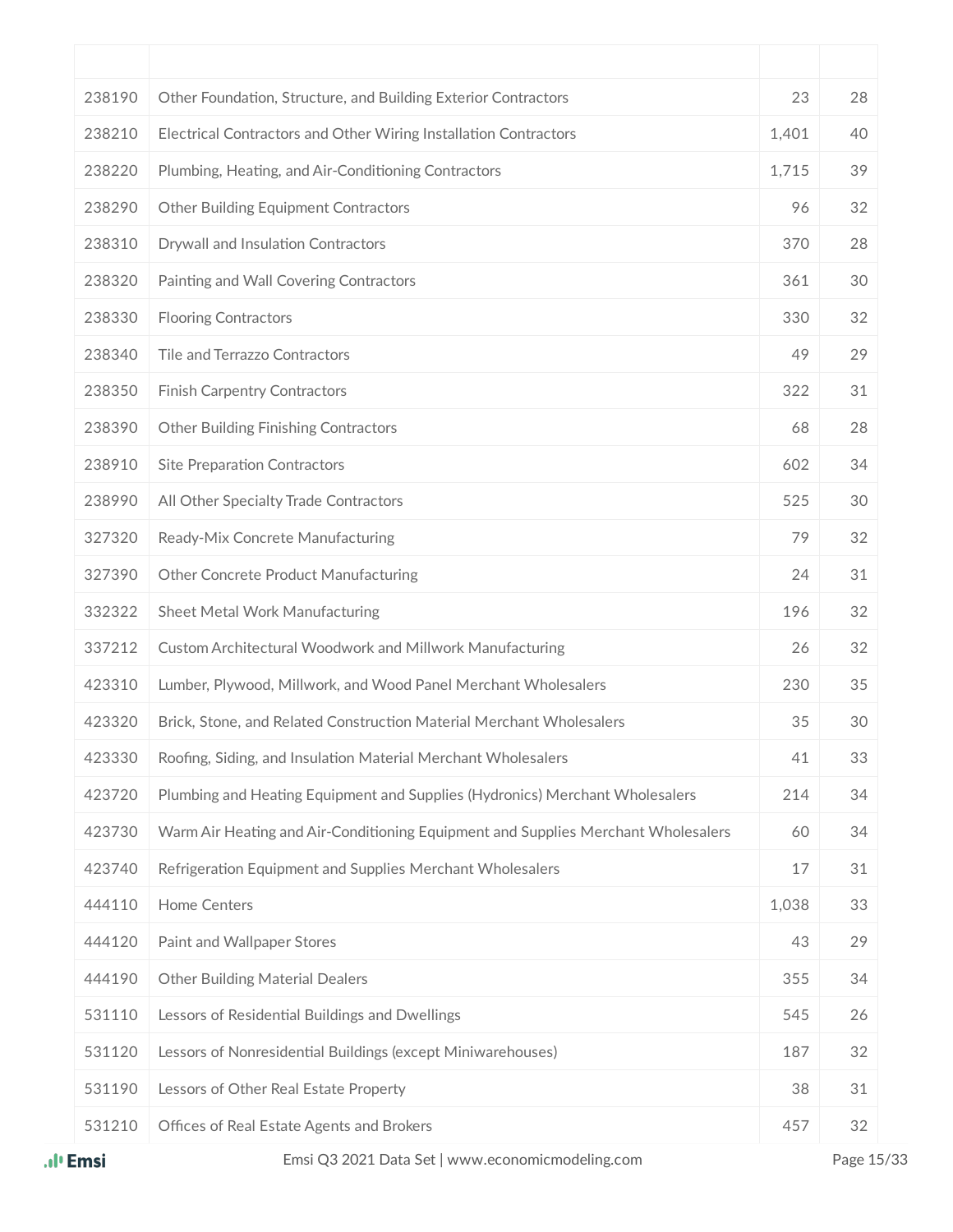| 531311 | <b>Residential Property Managers</b>                | 635 | 32 |
|--------|-----------------------------------------------------|-----|----|
| 531312 | Nonresidential Property Managers                    | 67  | 29 |
| 531320 | <b>Offices of Real Estate Appraisers</b>            | 36  | 31 |
| 531390 | Other Activities Related to Real Estate             | 98  | 31 |
| 541370 | Surveying and Mapping (except Geophysical) Services | 25  | 30 |
| 562991 | Septic Tank and Related Services                    | 27  | 31 |

# Federal Government Services **34**

#### **You have 3 industries in this cluster:**

| <b>NAICS</b> | Industry                                               | Jobs  | Score |
|--------------|--------------------------------------------------------|-------|-------|
| 901149       | US Postal Service                                      | 2.258 | 34    |
| 901199       | Federal Government, Civilian, Excluding Postal Service | 1,529 | 39    |
| 901200       | Federal Government, Military                           | 1.268 | -27   |

### A Transportation and Logistics **34 34**

#### **You have 10 industries in this cluster:**

| <b>NAICS</b> | Industry                                                        | Jobs | Score |
|--------------|-----------------------------------------------------------------|------|-------|
| 482110       | Rail transportation                                             | 161  | 35    |
| 484121       | General Freight Trucking, Long-Distance, Truckload              | 440  | 32    |
| 484230       | Specialized Freight (except Used Goods) Trucking, Long-Distance | 148  | 33    |
| 485210       | Interurban and Rural Bus Transportation                         | 146  | 39    |
| 485510       | Charter Bus Industry                                            | 35   | 29    |
| 488119       | <b>Other Airport Operations</b>                                 | 21   | 27    |
| 488190       | Other Support Activities for Air Transportation                 | 332  | 36    |
| 488210       | Support Activities for Rail Transportation                      | 15   | 31    |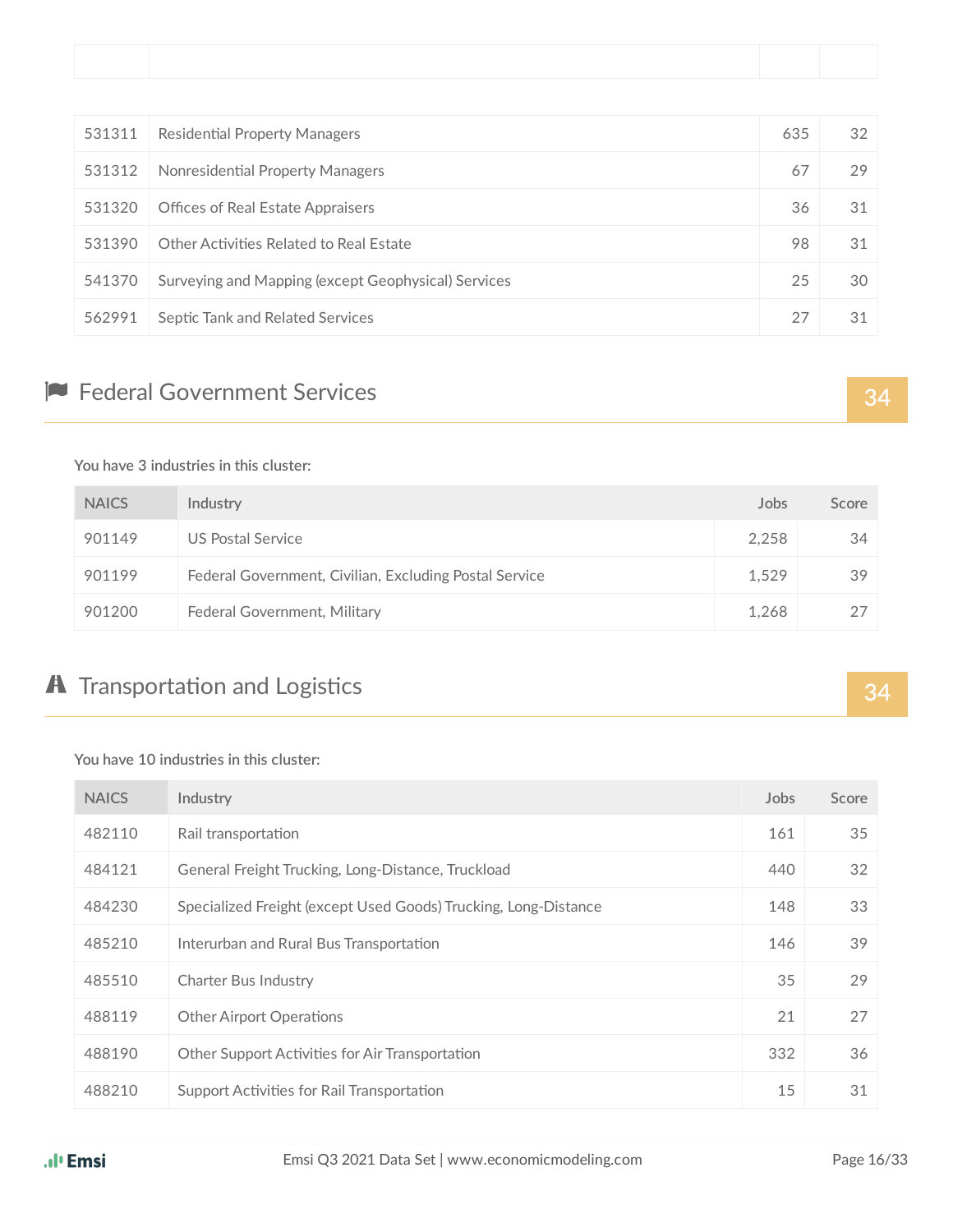| 488490 | Other Support Activities for Road Transportation | 41 | 31 |
|--------|--------------------------------------------------|----|----|
| 488510 | Freight Transportation Arrangement               | フク | 32 |

### Downstream Chemical Products **34 34**

#### **You have 3 industries in this cluster:**

| <b>NAICS</b> | Industry                                                               | Jobs | Score |
|--------------|------------------------------------------------------------------------|------|-------|
| 325510       | Paint and Coating Manufacturing                                        | 31   | -35   |
| 325612       | Polish and Other Sanitation Good Manufacturing                         | 98   | 34    |
| 325998       | All Other Miscellaneous Chemical Product and Preparation Manufacturing | 59   | -33   |

# e Distribution and Electronic Commerce **33**

#### **You have 38 industries in this cluster:**

| <b>NAICS</b> | Industry                                                                                           | Jobs | Score |
|--------------|----------------------------------------------------------------------------------------------------|------|-------|
| 423210       | <b>Furniture Merchant Wholesalers</b>                                                              | 79   | 29    |
| 423420       | Office Equipment Merchant Wholesalers                                                              | 62   | 31    |
| 423430       | Computer and Computer Peripheral Equipment and Software Merchant Wholesalers                       | 74   | 34    |
| 423440       | Other Commercial Equipment Merchant Wholesalers                                                    | 169  | 32    |
| 423450       | Medical, Dental, and Hospital Equipment and Supplies Merchant Wholesalers                          | 121  | 32    |
| 423490       | Other Professional Equipment and Supplies Merchant Wholesalers                                     | 300  | 56    |
| 423510       | Metal Service Centers and Other Metal Merchant Wholesalers                                         | 97   | 32    |
| 423610       | Electrical Apparatus and Equipment, Wiring Supplies, and Related Equipment Merchant<br>Wholesalers | 118  | 42    |
| 423690       | Other Electronic Parts and Equipment Merchant Wholesalers                                          | 20   | 30    |
| 423810       | Construction and Mining (except Oil Well) Machinery and Equipment Merchant<br>Wholesalers          | 67   | 33    |
| 423820       | Farm and Garden Machinery and Equipment Merchant Wholesalers                                       | 24   | 28    |
| 423830       | Industrial Machinery and Equipment Merchant Wholesalers                                            | 471  | 37    |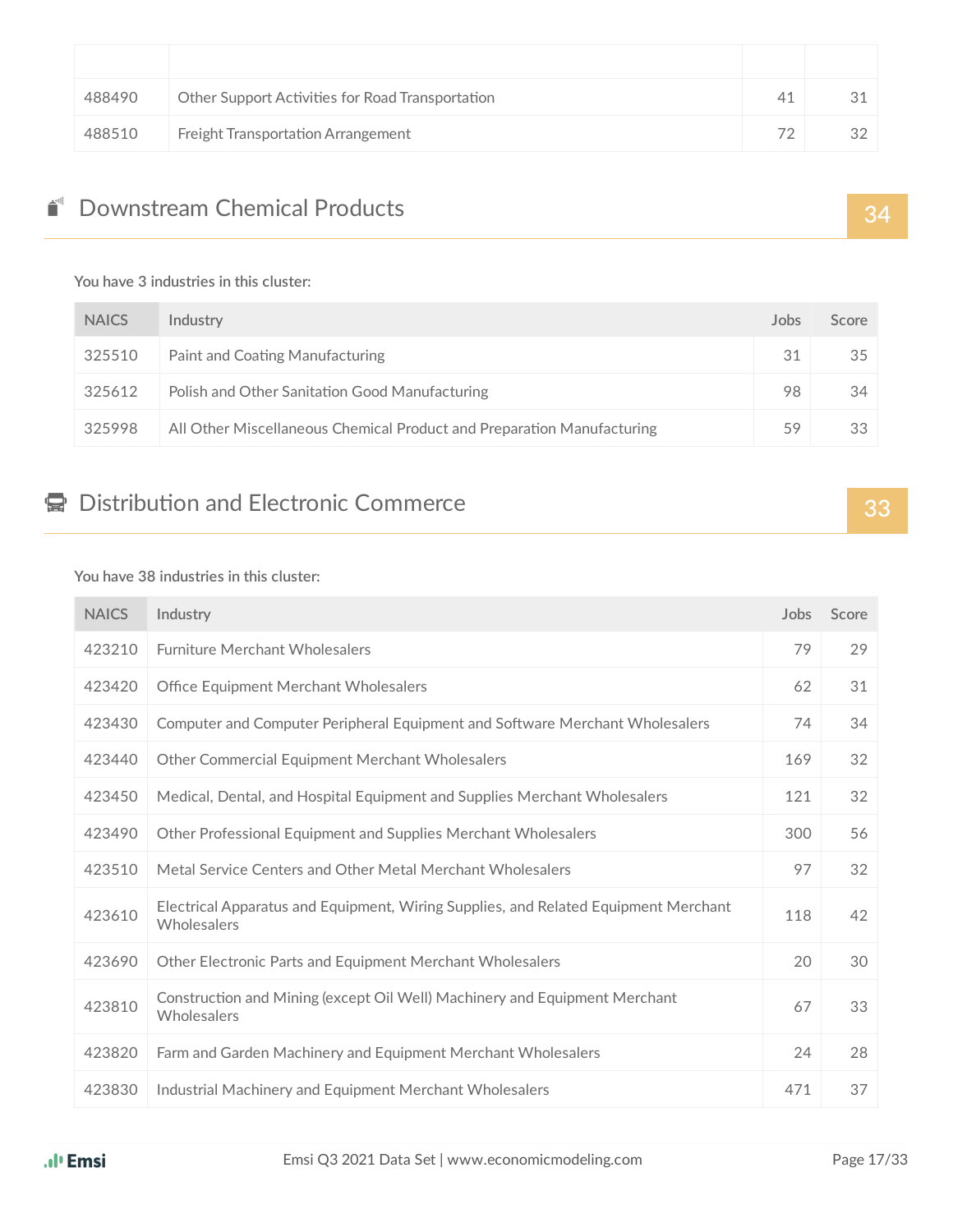| 423840 | Industrial Supplies Merchant Wholesalers                                          | 147   | 36 |
|--------|-----------------------------------------------------------------------------------|-------|----|
| 423850 | Service Establishment Equipment and Supplies Merchant Wholesalers                 | 73    | 32 |
| 423860 | Transportation Equipment and Supplies (except Motor Vehicle) Merchant Wholesalers | 53    | 56 |
| 423910 | Sporting and Recreational Goods and Supplies Merchant Wholesalers                 | 50    | 32 |
| 424120 | Stationery and Office Supplies Merchant Wholesalers                               | 11    | 39 |
| 424130 | Industrial and Personal Service Paper Merchant Wholesalers                        | 228   | 33 |
| 424460 | Fish and Seafood Merchant Wholesalers                                             | 10    | 28 |
| 424470 | Meat and Meat Product Merchant Wholesalers                                        | 54    | 31 |
| 424480 | Fresh Fruit and Vegetable Merchant Wholesalers                                    | 21    | 28 |
| 424610 | Plastics Materials and Basic Forms and Shapes Merchant Wholesalers                | 58    | 35 |
| 424690 | Other Chemical and Allied Products Merchant Wholesalers                           | 106   | 39 |
| 424710 | <b>Petroleum Bulk Stations and Terminals</b>                                      | 57    | 38 |
| 424820 | Wine and Distilled Alcoholic Beverage Merchant Wholesalers                        | 21    | 30 |
| 424910 | Farm Supplies Merchant Wholesalers                                                | 61    | 33 |
| 424920 | Book, Periodical, and Newspaper Merchant Wholesalers                              | 65    | 30 |
| 424930 | Flower, Nursery Stock, and Florists' Supplies Merchant Wholesalers                | 28    | 29 |
| 424990 | Other Miscellaneous Nondurable Goods Merchant Wholesalers                         | 51    | 32 |
| 425110 | <b>Business to Business Electronic Markets</b>                                    | 62    | 32 |
| 425120 | Wholesale Trade Agents and Brokers                                                | 352   | 35 |
| 454110 | Electronic Shopping and Mail-Order Houses                                         | 138   | 27 |
| 493110 | General Warehousing and Storage                                                   | 1,072 | 26 |
| 493120 | Refrigerated Warehousing and Storage                                              | 99    | 29 |
| 532412 | Construction, Mining, and Forestry Machinery and Equipment Rental and Leasing     | 102   | 35 |
| 532490 | Other Commercial and Industrial Machinery and Equipment Rental and Leasing        | 22    | 30 |
| 561499 | All Other Business Support Services                                               | 21    | 28 |
| 561910 | Packaging and Labeling Services                                                   | 33    | 27 |

# Upstream Metal Manufacturing **33**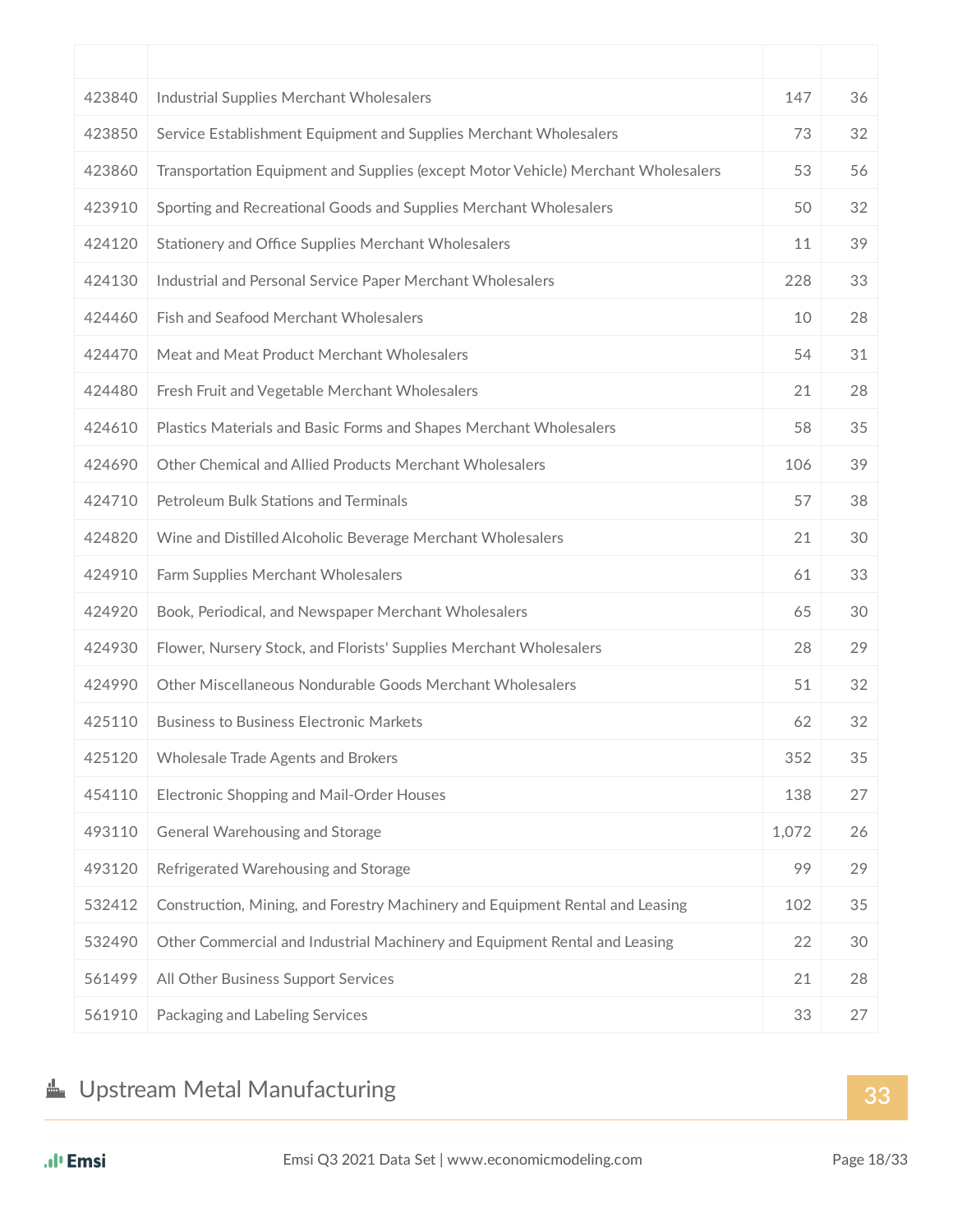**You have 4 industries in this cluster:**

| <b>NAICS</b> | Industry                                                           | Jobs | Score |
|--------------|--------------------------------------------------------------------|------|-------|
| 331221       | Rolled Steel Shape Manufacturing                                   | 118  | 35    |
| 331420       | Copper Rolling, Drawing, Extruding, and Alloying                   | 28   | 34    |
| 332112       | Nonferrous Forging                                                 | 34   | 32    |
| 332119       | Metal Crown, Closure, and Other Metal Stamping (except Automotive) | 62   | 30    |

## **Information Technology and Analytical Instruments 133**

#### **You have 5 industries in this cluster:**

| <b>NAICS</b> | Industry                                                                              | Jobs | Score |
|--------------|---------------------------------------------------------------------------------------|------|-------|
| 334416       | Capacitor, Resistor, Coil, Transformer, and Other Inductor Manufacturing              | 99   | 33    |
| 334419       | <b>Other Electronic Component Manufacturing</b>                                       | 127  | 32    |
| 334515       | Instrument Manufacturing for Measuring and Testing Electricity and Electrical Signals | 63   | 32    |
| 334516       | Analytical Laboratory Instrument Manufacturing                                        | 75   | 31    |
| 511210       | Software Publishers                                                                   | 130  | 33    |

### **Contract Section Section 22** and 32 and 32

#### **You have 1 industry in this cluster:**

| <b>NAICS</b> | Industry                      | Jobs | Score |
|--------------|-------------------------------|------|-------|
| 311612       | Meat Processed from Carcasses | 239  | 32    |

### Local Industrial Products and Services **32**

#### **You have 4 industries in this cluster:**

| <b>NAICS</b> | Industry                                 | Jobs  | Score |
|--------------|------------------------------------------|-------|-------|
| 332710       | Machine Shops                            | 1.353 | 33    |
| 423930       | Recyclable Material Merchant Wholesalers | 206   | 32    |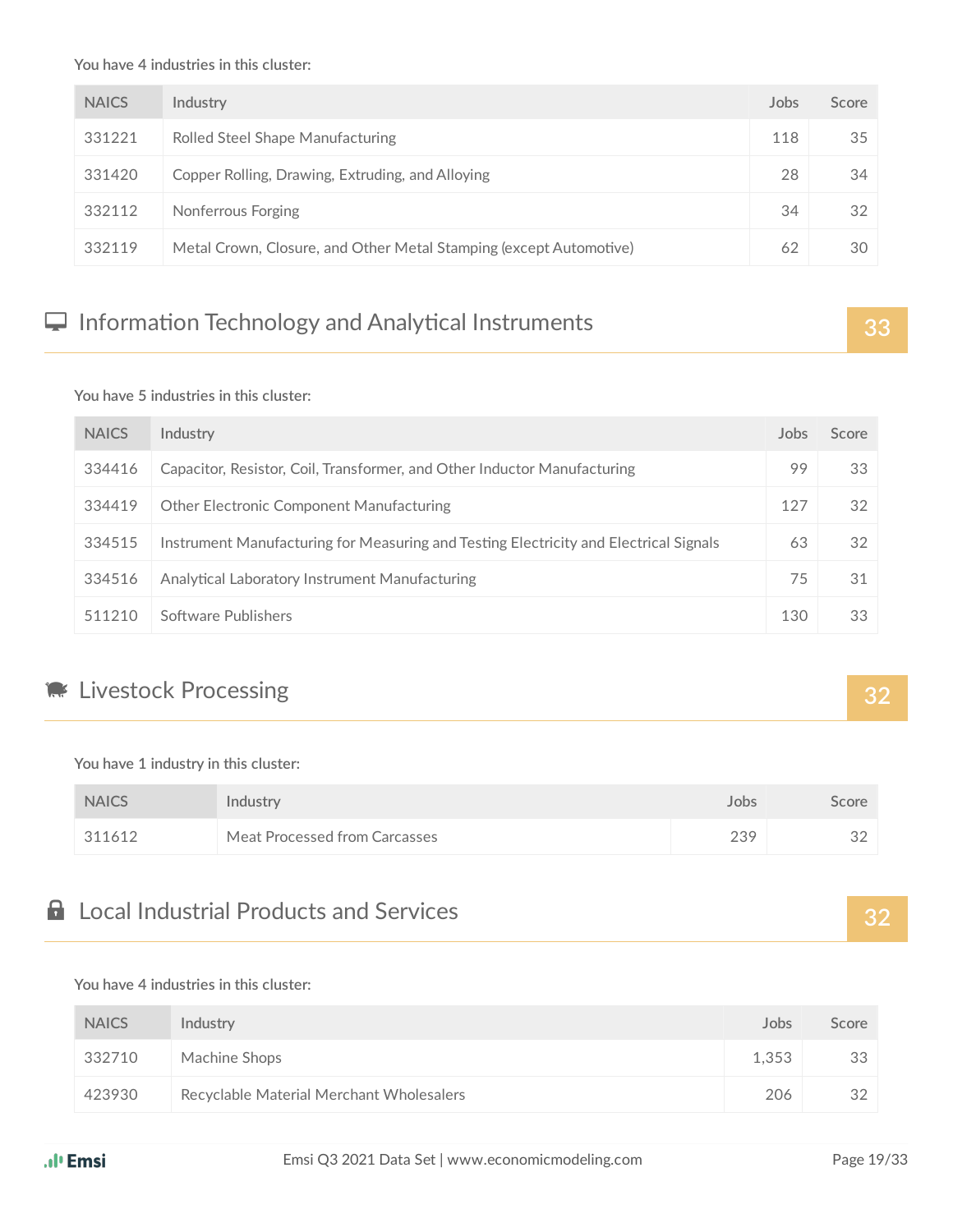| 423990 | Other Miscellaneous Durable Goods Merchant Wholesalers | 80 | 30 |
|--------|--------------------------------------------------------|----|----|
| 532210 | <b>Consumer Electronics and Appliances Rental</b>      |    | 29 |

### ▲ Construction Products and Services **32**

#### **You have 8 industries in this cluster:**

| <b>NAICS</b> | Industry                                                          | Jobs | Score |
|--------------|-------------------------------------------------------------------|------|-------|
| 236210       | Industrial Building Construction                                  | 50   | 32    |
| 237130       | Power and Communication Line and Related Structures Construction  | 110  | 26    |
| 237990       | Other Heavy and Civil Engineering Construction                    | 51   | 32    |
| 324121       | Asphalt Paving Mixture and Block Manufacturing                    | 36   | 41    |
| 327991       | <b>Cut Stone and Stone Product Manufacturing</b>                  | 20   | 28    |
| 327993       | Mineral Wool Manufacturing                                        | 67   | 36    |
| 327999       | All Other Miscellaneous Nonmetallic Mineral Product Manufacturing | 17   | 34    |
| 332420       | Metal Tank (Heavy Gauge) Manufacturing                            | 25   | 31    |

### Furniture **31**

#### **You have 4 industries in this cluster:**

| <b>NAICS</b> | <b>Industry</b>                                         | Jobs | Score |
|--------------|---------------------------------------------------------|------|-------|
| 337110       | Wood Kitchen Cabinet and Countertop Manufacturing       | 41   | 30    |
| 337121       | Upholstered Household Furniture Manufacturing           | 13   | 28    |
| 337127       | Institutional Furniture Manufacturing                   | 81   | 32    |
| 337215       | Showcase, Partition, Shelving, and Locker Manufacturing | 13   | 31    |

# **T** Marketing, Design, and Publishing **31**

**You have 13 industries in this cluster:**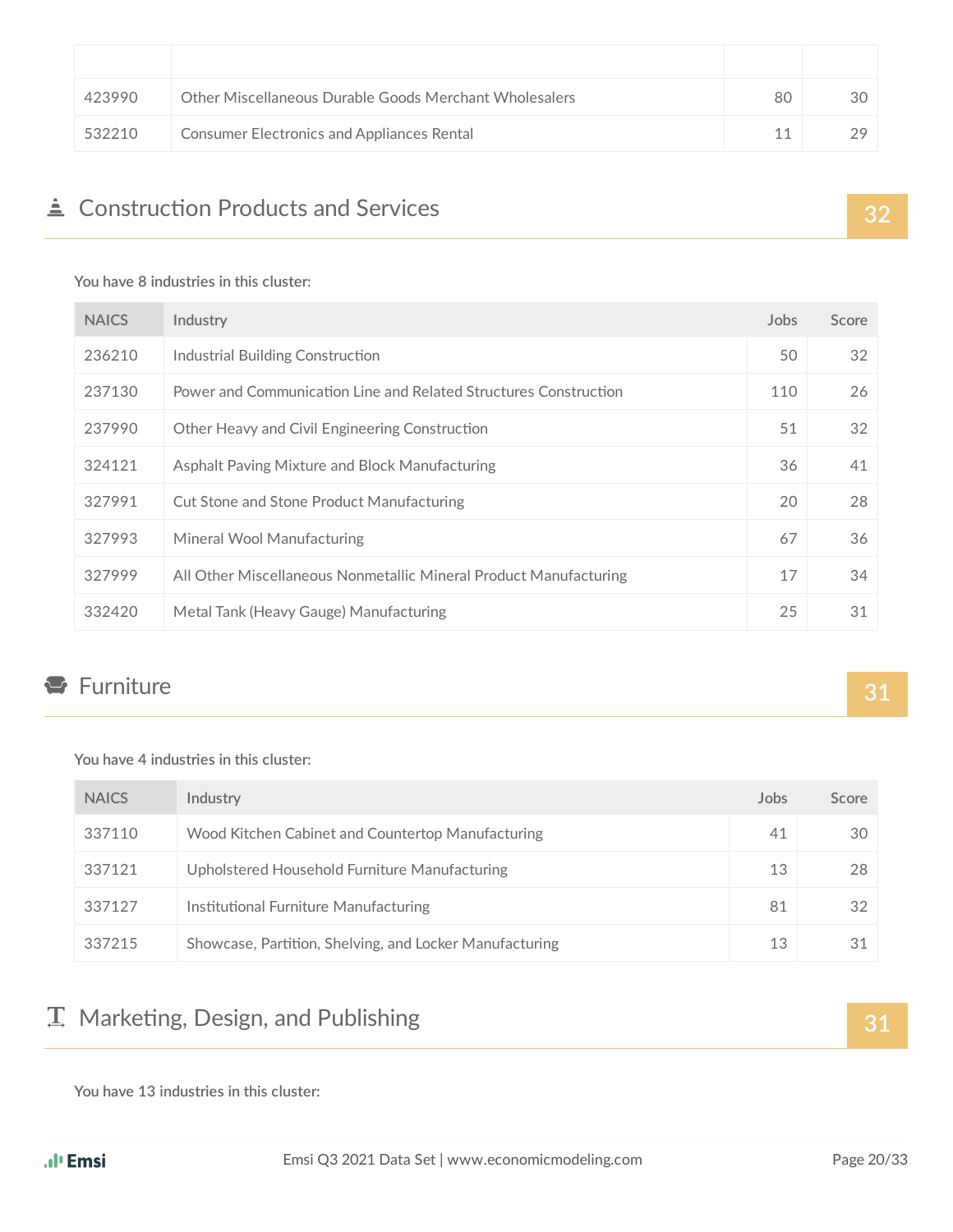| <b>NAICS</b> | Industry                                                    | Jobs | Score |
|--------------|-------------------------------------------------------------|------|-------|
| 511120       | <b>Periodical Publishers</b>                                | 18   | 32    |
| 511130       | <b>Book Publishers</b>                                      | 39   | 31    |
| 519120       | Libraries and Archives                                      | 33   | 26    |
| 519130       | Internet Publishing and Broadcasting and Web Search Portals | 68   | 31    |
| 541410       | <b>Interior Design Services</b>                             | 55   | 27    |
| 541420       | <b>Industrial Design Services</b>                           | 17   | 29    |
| 541430       | <b>Graphic Design Services</b>                              | 54   | 28    |
| 541490       | <b>Other Specialized Design Services</b>                    | 26   | 32    |
| 541613       | <b>Marketing Consulting Services</b>                        | 148  | 33    |
| 541810       | <b>Advertising Agencies</b>                                 | 41   | 31    |
| 541820       | <b>Public Relations Agencies</b>                            | 13   | 34    |
| 541850       | <b>Outdoor Advertising</b>                                  | 13   | 31    |
| 541890       | Other Services Related to Advertising                       | 158  | 33    |

### **Textile Manufacturing and Structuring and Structuring and Structuring and Structuring and Structuring and Structuring and Structuring and Structuring and Structuring and Structuring and Structuring and Structuring and Str**

**You have 1 industry in this cluster:**

| <b>NAICS</b> | Industry                | Jobs                   | Score           |
|--------------|-------------------------|------------------------|-----------------|
| 313210       | Broadwoven Fabric Mills | $- -$<br>~<br><u>.</u> | $\bigcap$<br>◡⊥ |

## **E** Local Motor Vehicle Products and Services **31**

#### **You have 21 industries in this cluster:**

| <b>NAICS</b> | Industry                                                  | Jobs  | Score |
|--------------|-----------------------------------------------------------|-------|-------|
| 423110       | Automobile and Other Motor Vehicle Merchant Wholesalers   | 61    | 33    |
| 423120       | Motor Vehicle Supplies and New Parts Merchant Wholesalers | 100   | 29    |
| 423130       | Tire and Tube Merchant Wholesalers                        | 23    | 28    |
| 441110       | New Car Dealers                                           | 1.339 | 33    |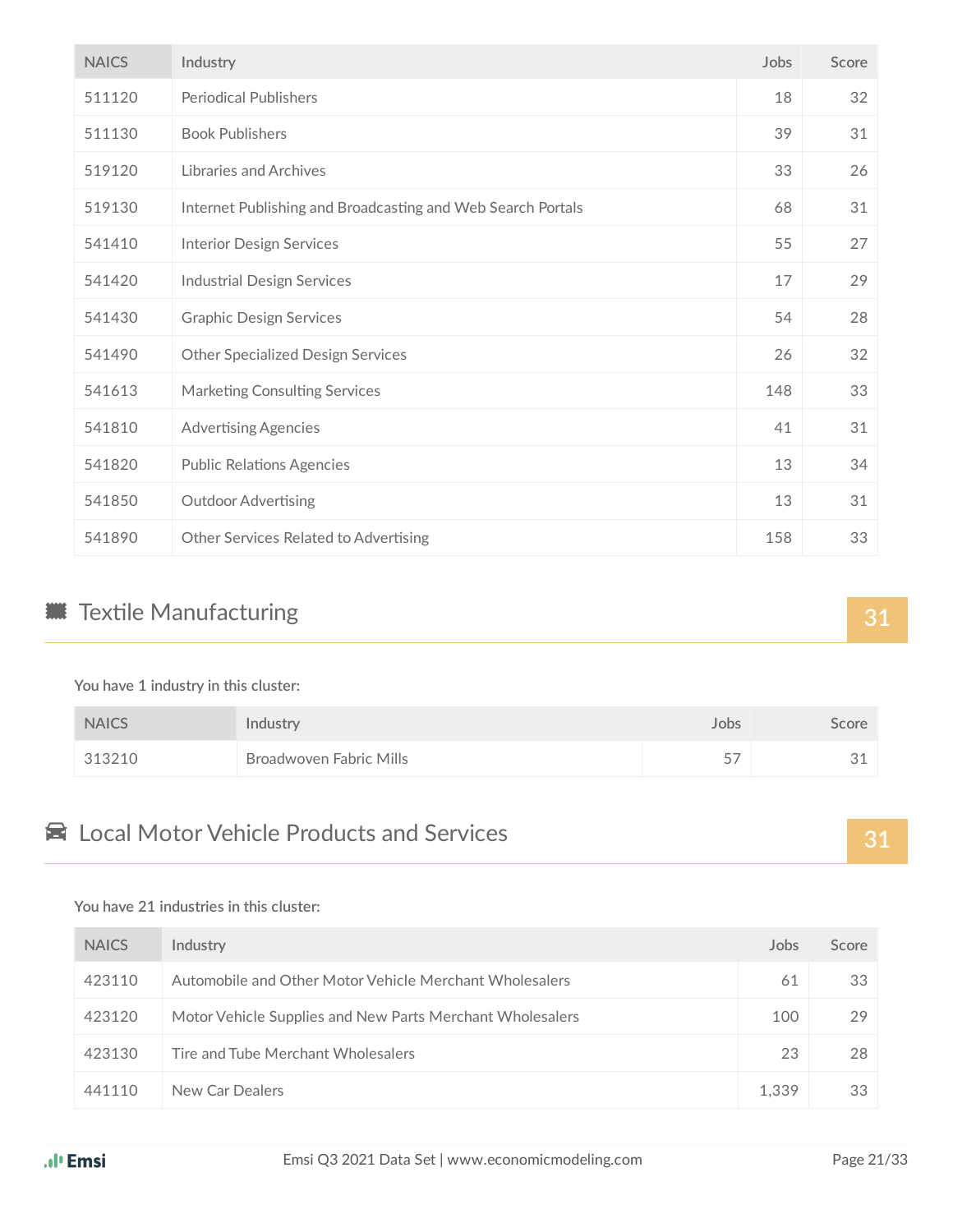| 441120 | <b>Used Car Dealers</b>                                           | 233   | 29 |
|--------|-------------------------------------------------------------------|-------|----|
| 441222 | <b>Boat Dealers</b>                                               | 21    | 30 |
| 441228 | Motorcycle, ATV, and All Other Motor Vehicle Dealers              | 27    | 30 |
| 441310 | Automotive Parts and Accessories Stores                           | 672   | 31 |
| 441320 | <b>Tire Dealers</b>                                               | 248   | 30 |
| 447110 | <b>Gasoline Stations with Convenience Stores</b>                  | 1,010 | 30 |
| 447190 | <b>Other Gasoline Stations</b>                                    | 39    | 20 |
| 488410 | Motor Vehicle Towing                                              | 156   | 31 |
| 811111 | General Automotive Repair                                         | 745   | 31 |
| 811113 | Automotive Transmission Repair                                    | 36    | 30 |
| 811118 | Other Automotive Mechanical and Electrical Repair and Maintenance | 30    | 31 |
| 811121 | Automotive Body, Paint, and Interior Repair and Maintenance       | 374   | 28 |
| 811122 | Automotive Glass Replacement Shops                                | 74    | 30 |
| 811191 | Automotive Oil Change and Lubrication Shops                       | 104   | 31 |
| 811192 | Car Washes                                                        | 183   | 25 |
| 811198 | All Other Automotive Repair and Maintenance                       | 40    | 29 |
| 812930 | Parking Lots and Garages                                          | 490   | 31 |

# Leather and Related Products **30**

#### **You have 1 industry in this cluster:**

| <b>NAICS</b> | Industry                     | Jobs | Score |
|--------------|------------------------------|------|-------|
| 314910       | Textile Bag and Canvas Mills | 51   | 30    |

## Local Household Goods and Services **30**

**You have 13 industries in this cluster:**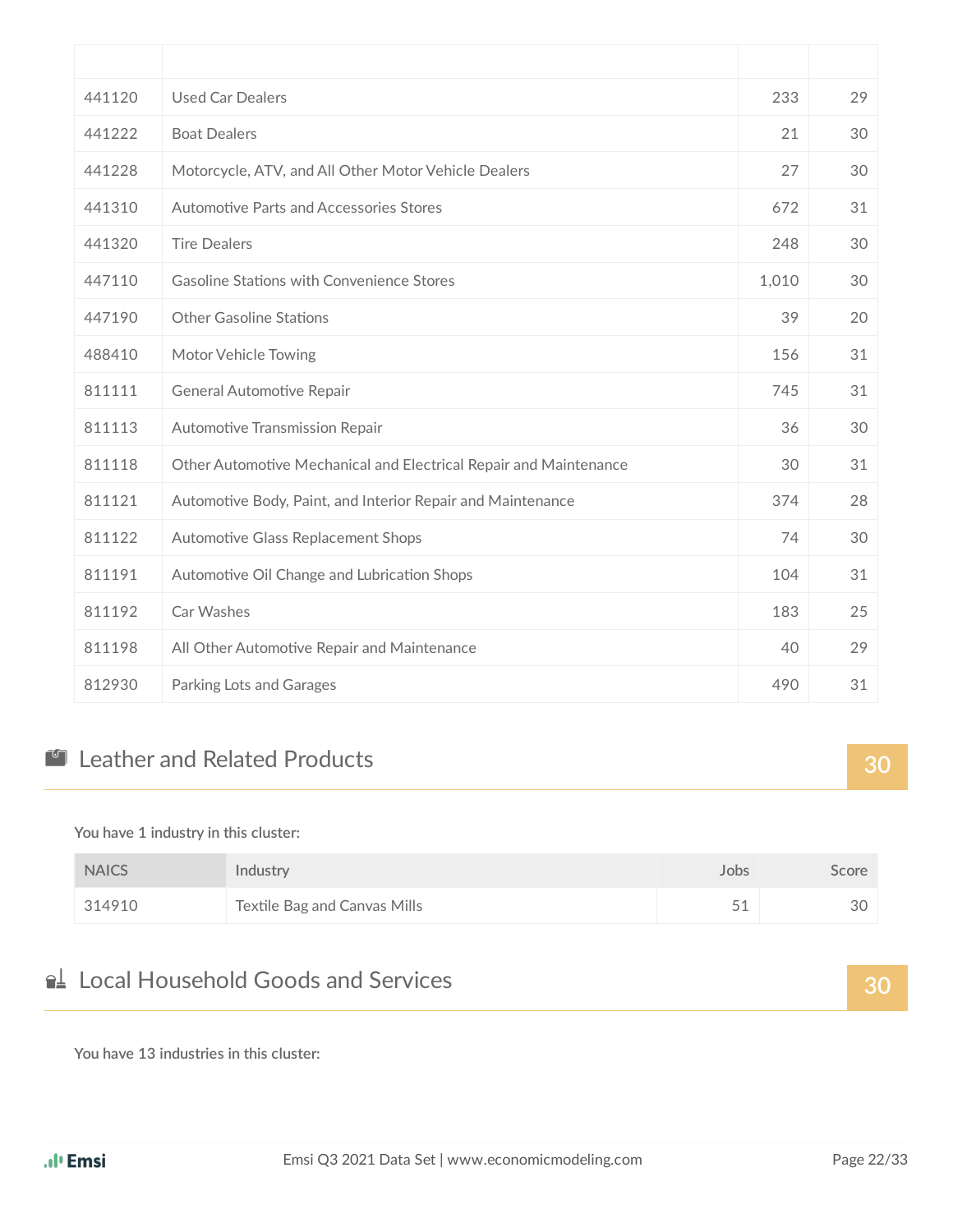| <b>NAICS</b> | Industry                                       | Jobs  | Score |
|--------------|------------------------------------------------|-------|-------|
| 423710       | Hardware Merchant Wholesalers                  | 103   | 33    |
| 442110       | <b>Furniture Stores</b>                        | 215   | 30    |
| 442210       | <b>Floor Covering Stores</b>                   | 74    | 29    |
| 442299       | All Other Home Furnishings Stores              | 144   | 26    |
| 443141       | <b>Household Appliance Stores</b>              | 68    | 29    |
| 444130       | <b>Hardware Stores</b>                         | 197   | 28    |
| 444210       | <b>Outdoor Power Equipment Stores</b>          | 21    | 28    |
| 444220       | Nursery, Garden Center, and Farm Supply Stores | 94    | 27    |
| 453110       | Florists                                       | 62    | 26    |
| 561730       | Landscaping Services                           | 1,248 | 31    |
| 561740       | Carpet and Upholstery Cleaning Services        | 66    | 29    |
| 811213       | Communication Equipment Repair and Maintenance | 36    | 34    |
| 811420       | Reupholstery and Furniture Repair              | 14    | 27    |

### **Printing Services 30**

**You have 4 industries in this cluster:**

| <b>NAICS</b> | Industry                                      | Jobs | Score |
|--------------|-----------------------------------------------|------|-------|
| 323111       | Commercial Printing (except Screen and Books) | 614  | 29    |
| 323113       | <b>Commercial Screen Printing</b>             | 96   | 29    |
| 323117       | <b>Books Printing</b>                         | 60   | 30    |
| 323120       | <b>Support Activities for Printing</b>        | 84   | 33    |

# *m* Local Food and Beverage Processing and Distribution 29

#### **You have 19 industries in this cluster:**

| <b>NAICS</b> | Industry        | Jobs | Score |
|--------------|-----------------|------|-------|
| 311811       | Retail Bakeries | 147  | 26    |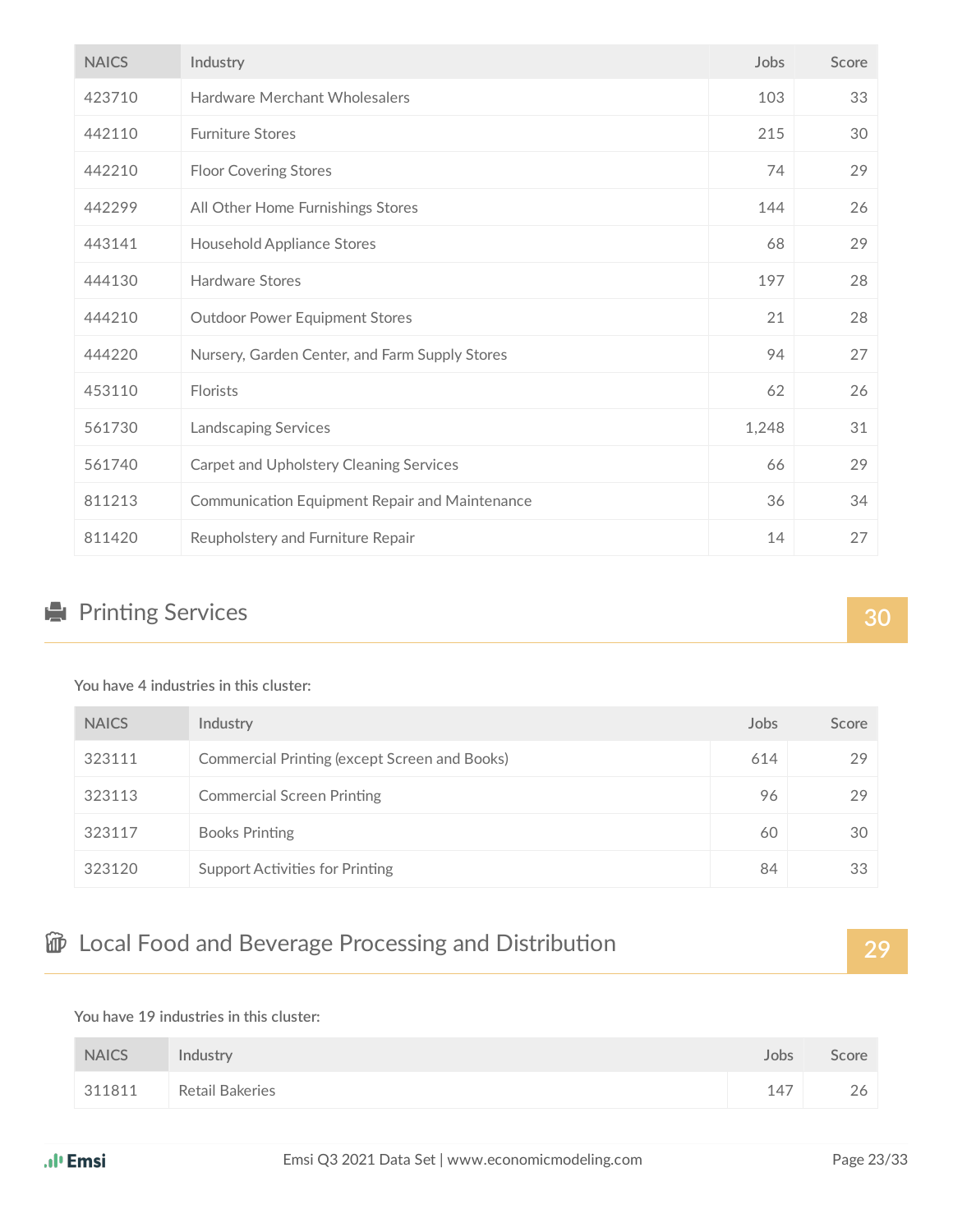| 311812 | <b>Commercial Bakeries</b>                                 | 316   | 30 |
|--------|------------------------------------------------------------|-------|----|
| 424410 | <b>General Line Grocery Merchant Wholesalers</b>           | 1,093 | 59 |
| 424420 | Packaged Frozen Food Merchant Wholesalers                  | 69    | 34 |
| 424450 | <b>Confectionery Merchant Wholesalers</b>                  | 43    | 28 |
| 424490 | Other Grocery and Related Products Merchant Wholesalers    | 180   | 32 |
| 424810 | Beer and Ale Merchant Wholesalers                          | 188   | 30 |
| 445110 | Supermarkets and Other Grocery (except Convenience) Stores | 3,910 | 22 |
| 445120 | <b>Convenience Stores</b>                                  | 372   | 27 |
| 445210 | <b>Meat Markets</b>                                        | 126   | 30 |
| 445230 | Fruit and Vegetable Markets                                | 164   | 29 |
| 445291 | <b>Baked Goods Stores</b>                                  | 35    | 33 |
| 445299 | All Other Specialty Food Stores                            | 49    | 27 |
| 445310 | Beer, Wine, and Liquor Stores                              | 653   | 27 |
| 446191 | Food (Health) Supplement Stores                            | 30    | 26 |
| 453991 | <b>Tobacco Stores</b>                                      | 58    | 28 |
| 454210 | <b>Vending Machine Operators</b>                           | 21    | 26 |
| 454390 | <b>Other Direct Selling Establishments</b>                 | 109   | 28 |
| 722330 | Mobile Food Services                                       | 41    | 28 |

# ◆ Wood Products 29

#### **You have 6 industries in this cluster:**

| <b>NAICS</b> | Industry                                | Jobs | Score |
|--------------|-----------------------------------------|------|-------|
| 321113       | <b>Sawmills</b>                         | 22   | 28    |
| 321214       | <b>Truss Manufacturing</b>              | 63   | 30    |
| 321911       | Wood Window and Door Manufacturing      | 23   | 30    |
| 321918       | Other Millwork (including Flooring)     | 39   | 29    |
| 321920       | Wood Container and Pallet Manufacturing | 78   | 30    |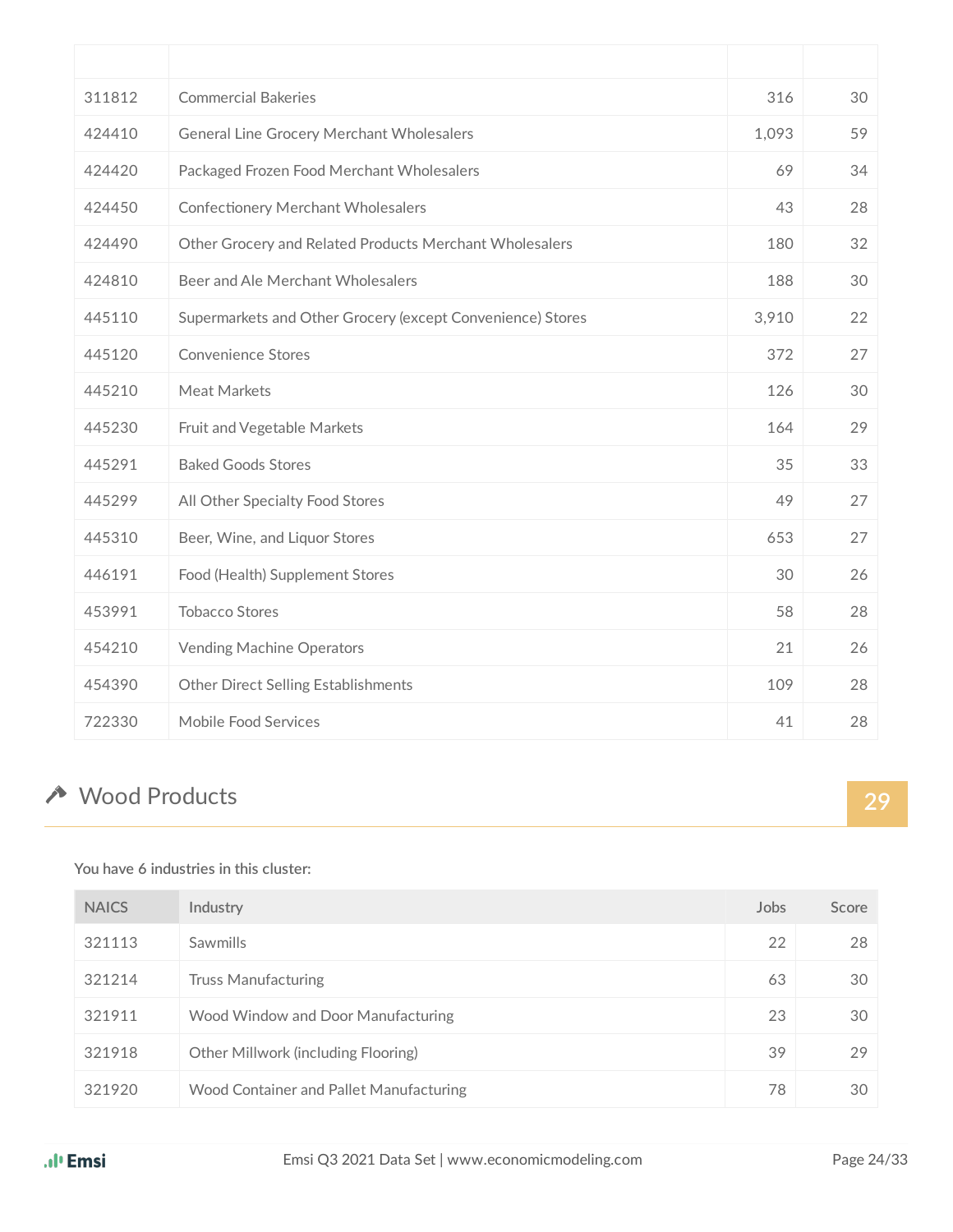| 321999 | All Other Miscellaneous Wood Product Manufacturing |  |
|--------|----------------------------------------------------|--|

### Agricultural Inputs and Services **29**

#### **You have 3 industries in this cluster:**

| <b>NAICS</b> | Industry                                | Jobs | Score |
|--------------|-----------------------------------------|------|-------|
| 111000       | Crop Production                         | 274  | 30    |
| 112000       | Animal Production                       | 17   | 27    |
| 115115       | Farm Labor Contractors and Crew Leaders | 44   | 26    |

### es Automotive 28

#### **You have 3 industries in this cluster:**

| <b>NAICS</b> | Industry                                              | Jobs | Score |
|--------------|-------------------------------------------------------|------|-------|
| 331524       | Aluminum Foundries (except Die-Casting)               | 65   | -32   |
| 331529       | Other Nonferrous Metal Foundries (except Die-Casting) | 20   | 29    |
| 336360       | Motor Vehicle Seating and Interior Trim Manufacturing | 56   | 24    |

### State Government Services **28**

#### **You have 1 industry in this cluster:**

| <b>NAICS</b> | Industry                                            | Jobs  | Score |
|--------------|-----------------------------------------------------|-------|-------|
| 902999       | State Government, Excluding Education and Hospitals | 4.472 | 28    |

### **管** Video Production and Distribution **28**

**You have 1 industry in this cluster:**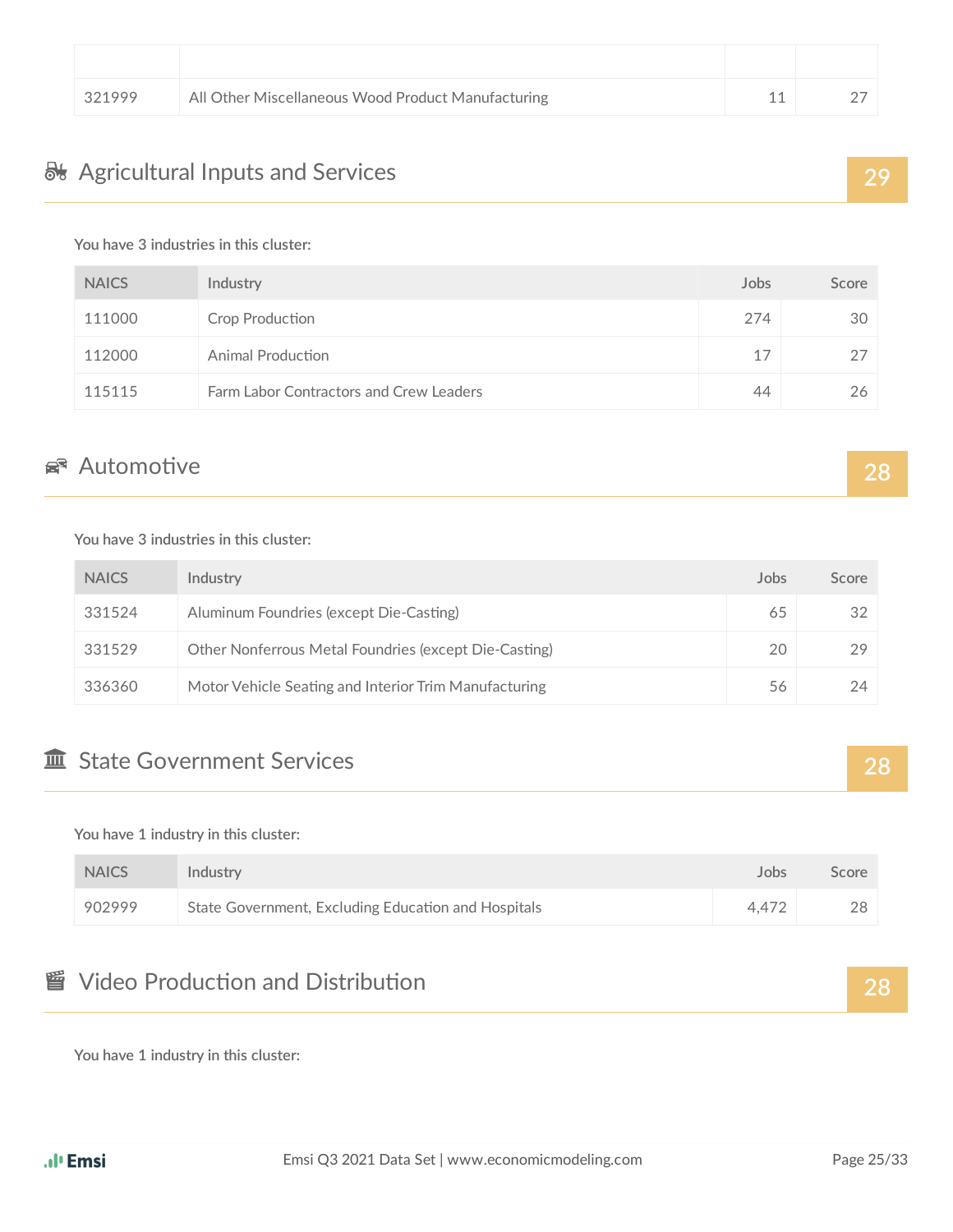| <b>NAICS</b> | Industry                            | Jobs | Score |
|--------------|-------------------------------------|------|-------|
| 512110       | Motion Picture and Video Production | につ   | 28    |

## Apparel **28**

**You have 1 industry in this cluster:**

| <b>NAICS</b> | Industry                        | Jobs | Score |
|--------------|---------------------------------|------|-------|
| 315210       | Cut and Sew Apparel Contractors | 11   | 28    |

### **Example 28** Forestry **28**

**You have 1 industry in this cluster:**

| <b>NAICS</b> | Industry | Jobs | Score |
|--------------|----------|------|-------|
| 113310       | Logging  | 54   | 28    |

## El Local Entertainment and Media **28**

| <b>NAICS</b> | Industry                                   | Jobs | Score |
|--------------|--------------------------------------------|------|-------|
| 443142       | <b>Electronics Stores</b>                  | 347  | 27    |
| 451110       | <b>Sporting Goods Stores</b>               | 217  | 25    |
| 451120       | Hobby, Toy, and Game Stores                | 110  | 23    |
| 451140       | Musical Instrument and Supplies Stores     | 47   | 28    |
| 451211       | <b>Book Stores</b>                         | 83   | 26    |
| 511110       | Newspaper Publishers                       | 400  | 30    |
| 512131       | Motion Picture Theaters (except Drive-Ins) | 46   | 25    |
| 515112       | Radio Stations                             | 61   | 31    |
| 515120       | <b>Television Broadcasting</b>             | 203  | 31    |

#### **You have 9 industries in this cluster:**

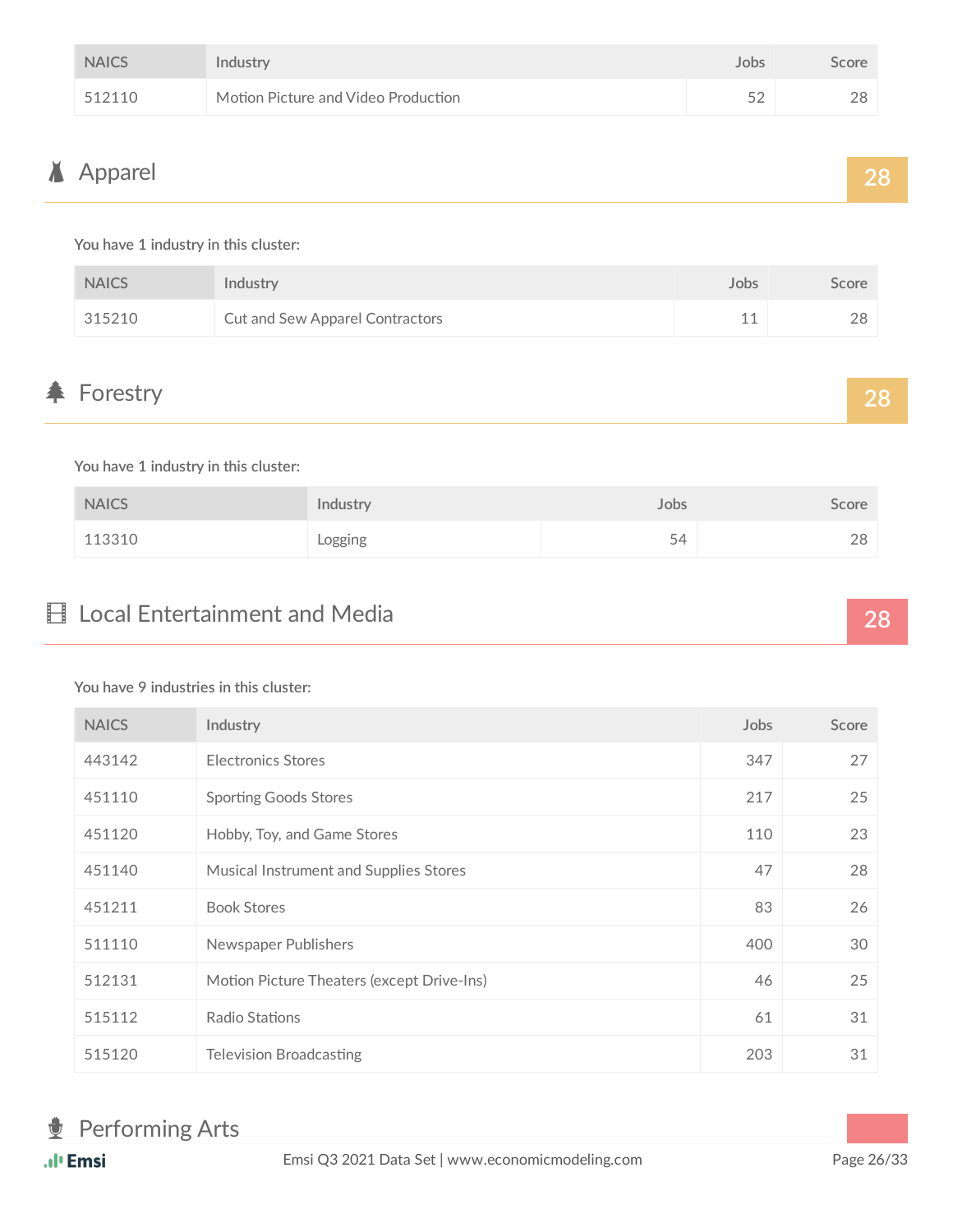**You have 6 industries in this cluster:**

| <b>NAICS</b> | Industry                                                                          | Jobs | Score |
|--------------|-----------------------------------------------------------------------------------|------|-------|
| 711110       | Theater Companies and Dinner Theaters                                             | 61   | 25    |
| 711130       | <b>Musical Groups and Artists</b>                                                 | 67   | 27    |
| 711310       | Promoters of Performing Arts, Sports, and Similar Events with Facilities          | 94   | 27    |
| 711320       | Promoters of Performing Arts, Sports, and Similar Events without Facilities       | 22   | 26    |
| 711410       | Agents and Managers for Artists, Athletes, Entertainers, and Other Public Figures | 15   | 26    |
| 711510       | Independent Artists, Writers, and Performers                                      | 189  | 29    |

### Jewelry and Precious Metals **27**

#### **You have 1 industry in this cluster:**

| <b>NAICS</b> | Industry                             | Jobs | Score |
|--------------|--------------------------------------|------|-------|
| 339910       | Jewelry and Silverware Manufacturing |      |       |

### Local Retailing of Clothing and General Merchandise **26**

# 448110 Men's Clothing Stores 26 448120 Women's Clothing Stores 212 24 448130 Children's and Infants' Clothing Stores 32 32 35 448140 Family Clothing Stores 23 448150 Clothing Accessories Stores 31 25 448190 Other Clothing Stores 125 27 448210 Shoe Stores 25 448310 Jewelry Stores 29 451130 Sewing, Needlework, and Piece Goods Stores 63 27 452210 Department Stores 1,346 19 **NAICS Industry Jobs Score**

#### **You have 13 industries in this cluster:**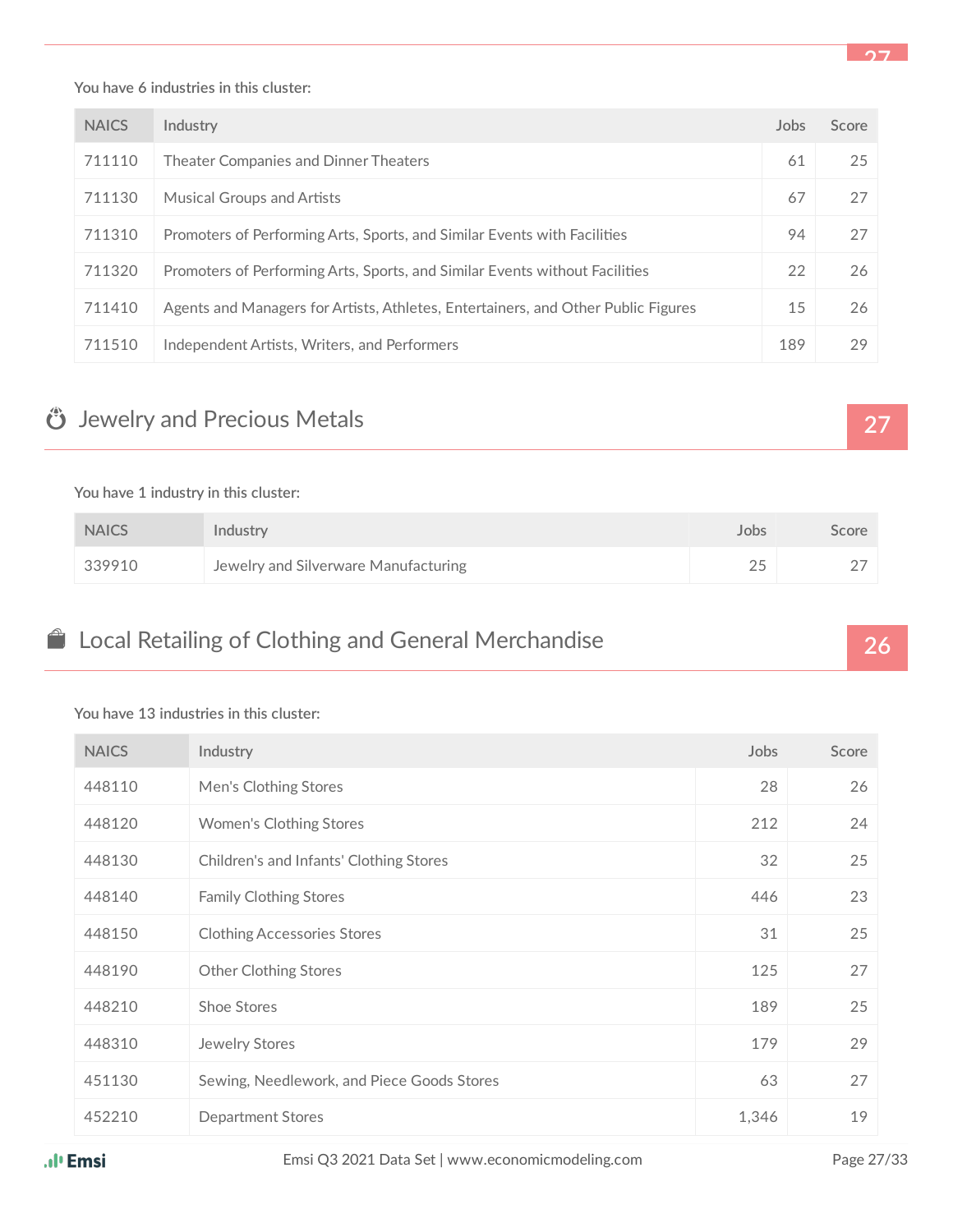| 452311 | Warehouse Clubs and Supercenters     | 1.205 | 32 |
|--------|--------------------------------------|-------|----|
| 452319 | All Other General Merchandise Stores | 861   | 29 |
| 453310 | Used Merchandise Stores              | 120   |    |

# Local Personal Services (Non-Medical) **26**

#### **You have 18 industries in this cluster:**

| <b>NAICS</b> | Industry                                                        | Jobs  | Score |
|--------------|-----------------------------------------------------------------|-------|-------|
| 446120       | Cosmetics, Beauty Supplies, and Perfume Stores                  | 174   | 27    |
| 446199       | All Other Health and Personal Care Stores                       | 61    | 30    |
| 453910       | Pet and Pet Supplies Stores                                     | 201   | 30    |
| 453998       | All Other Miscellaneous Store Retailers (except Tobacco Stores) | 212   | 31    |
| 532289       | All Other Consumer Goods Rental                                 | 154   | 32    |
| 541921       | Photography Studios, Portrait                                   | 34    | 27    |
| 541940       | <b>Veterinary Services</b>                                      | 412   | 31    |
| 611511       | <b>Cosmetology and Barber Schools</b>                           | 16    | 25    |
| 624410       | <b>Child Day Care Services</b>                                  | 1,883 | 23    |
| 811490       | Other Personal and Household Goods Repair and Maintenance       | 72    | 26    |
| 812111       | <b>Barber Shops</b>                                             | 114   | 28    |
| 812112       | <b>Beauty Salons</b>                                            | 931   | 22    |
| 812113       | Nail Salons                                                     | 393   | 32    |
| 812191       | Diet and Weight Reducing Centers                                | 30    | 26    |
| 812199       | <b>Other Personal Care Services</b>                             | 137   | 26    |
| 812310       | Coin-Operated Laundries and Drycleaners                         | 56    | 25    |
| 812910       | Pet Care (except Veterinary) Services                           | 132   | 27    |
| 812990       | All Other Personal Services                                     | 146   | 26    |

## **C** Hospitality and Tourism **24**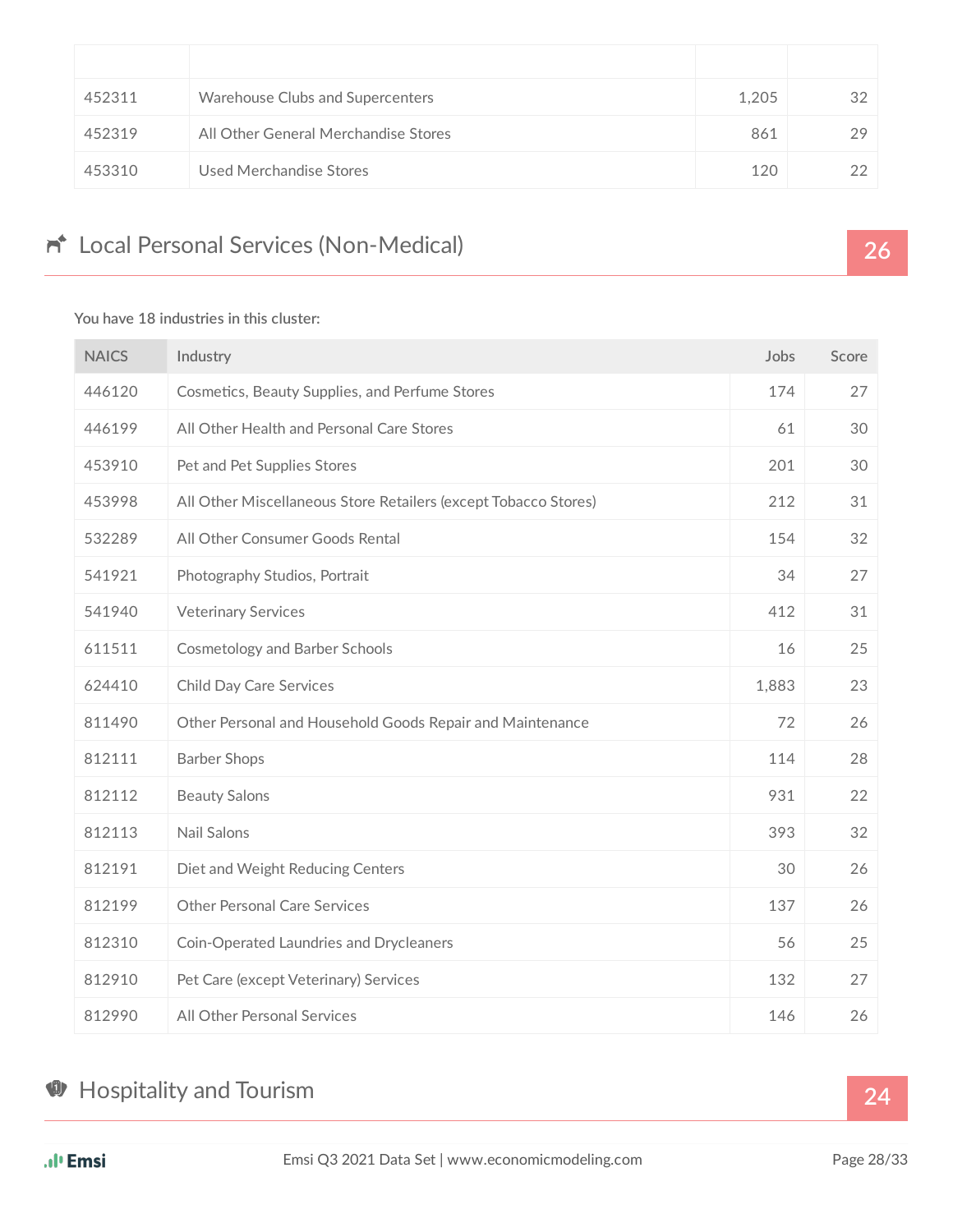#### **You have 13 industries in this cluster:**

| <b>NAICS</b> | Industry                                              | Jobs | Score |
|--------------|-------------------------------------------------------|------|-------|
| 561510       | <b>Travel Agencies</b>                                | 35   | 29    |
| 561520       | <b>Tour Operators</b>                                 | 13   | 29    |
| 561599       | All Other Travel Arrangement and Reservation Services | 146  | 33    |
| 711211       | Sports Teams and Clubs                                | 84   | 28    |
| 711219       | <b>Other Spectator Sports</b>                         | 15   | 26    |
| 712110       | Museums                                               | 63   | 29    |
| 712130       | Zoos and Botanical Gardens                            | 15   | 28    |
| 712190       | Nature Parks and Other Similar Institutions           | 24   | 28    |
| 713110       | <b>Amusement and Theme Parks</b>                      | 173  | 14    |
| 713920       | <b>Skiing Facilities</b>                              | 13   | 27    |
| 713990       | All Other Amusement and Recreation Industries         | 142  | 27    |
| 721110       | Hotels (except Casino Hotels) and Motels              | 733  | 23    |
| 721214       | Recreational and Vacation Camps (except Campgrounds)  | 14   | 27    |

### **面** Local Commercial Services **24**

#### **You have 31 industries in this cluster:**

| <b>NAICS</b> | Industry                                       | Jobs  | Score |
|--------------|------------------------------------------------|-------|-------|
| 339950       | <b>Sign Manufacturing</b>                      | 57    | 30    |
| 453210       | Office Supplies and Stationery Stores          | 107   | 27    |
| 541110       | <b>Offices of Lawyers</b>                      | 1,271 | 38    |
| 541211       | <b>Offices of Certified Public Accountants</b> | 467   | 37    |
| 541219       | <b>Other Accounting Services</b>               | 408   | 28    |
| 541350       | <b>Building Inspection Services</b>            | 25    | 29    |
| 541380       | <b>Testing Laboratories</b>                    | 323   | 29    |
| 541620       | <b>Environmental Consulting Services</b>       | 104   | 30    |
| 561110       | <b>Office Administrative Services</b>          | 194   | 33    |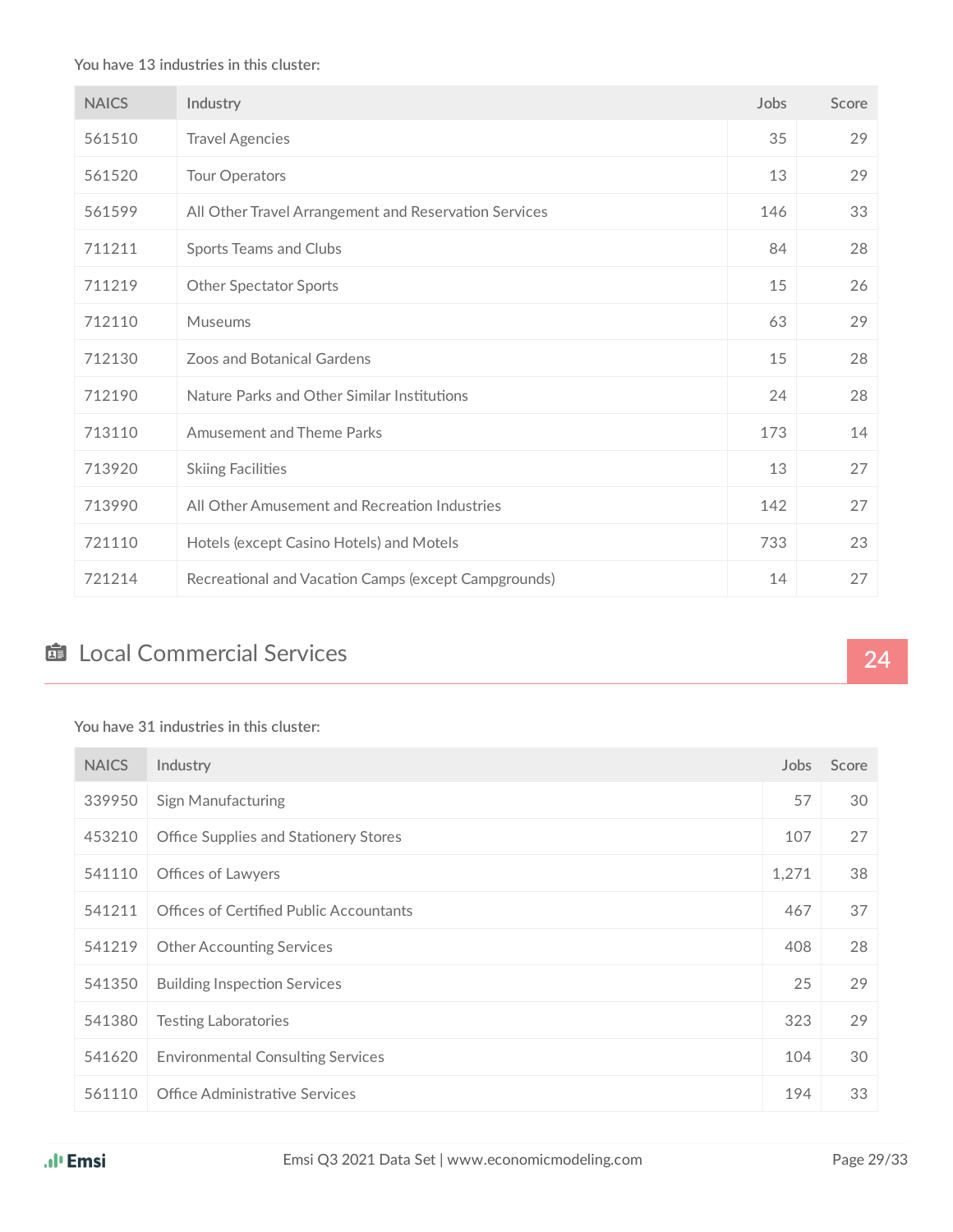| 561320 | <b>Temporary Help Services</b>                                                                                 | 2,215 | $\mathbf{1}$ |
|--------|----------------------------------------------------------------------------------------------------------------|-------|--------------|
| 561410 | <b>Document Preparation Services</b>                                                                           | 23    | 27           |
| 561431 | <b>Private Mail Centers</b>                                                                                    | 18    | 26           |
| 561439 | Other Business Service Centers (including Copy Shops)                                                          | 17    | 27           |
| 561491 | <b>Repossession Services</b>                                                                                   | 21    | 29           |
| 561492 | Court Reporting and Stenotype Services                                                                         | 75    | 29           |
| 561611 | <b>Investigation Services</b>                                                                                  | 11    | 31           |
| 561612 | <b>Security Guards and Patrol Services</b>                                                                     | 510   | 27           |
| 561613 | <b>Armored Car Services</b>                                                                                    | 131   | 28           |
| 561621 | Security Systems Services (except Locksmiths)                                                                  | 87    | 29           |
| 561622 | Locksmiths                                                                                                     | 26    | 32           |
| 561710 | <b>Exterminating and Pest Control Services</b>                                                                 | 181   | 30           |
| 561720 | Janitorial Services                                                                                            | 1,509 | 28           |
| 561790 | Other Services to Buildings and Dwellings                                                                      | 176   | 29           |
| 561990 | All Other Support Services                                                                                     | 203   | 29           |
| 811212 | Computer and Office Machine Repair and Maintenance                                                             | 62    | 30           |
| 811310 | Commercial and Industrial Machinery and Equipment (except Automotive and Electronic)<br>Repair and Maintenance | 361   | 32           |
| 811411 | Home and Garden Equipment Repair and Maintenance                                                               | 28    | 30           |
| 811412 | Appliance Repair and Maintenance                                                                               | 35    | 29           |
| 812320 | Drycleaning and Laundry Services (except Coin-Operated)                                                        | 130   | 26           |
| 812331 | Linen Supply                                                                                                   | 78    | 29           |
| 812332 | <b>Industrial Launderers</b>                                                                                   | 144   | 31           |

# **D** Local Hospitality Establishments **17**

#### **You have 12 industries in this cluster:**

| <b>NAICS</b> | Industry                           | Jobs | Score |
|--------------|------------------------------------|------|-------|
| 453220       | Gift, Novelty, and Souvenir Stores | 173  | つつ    |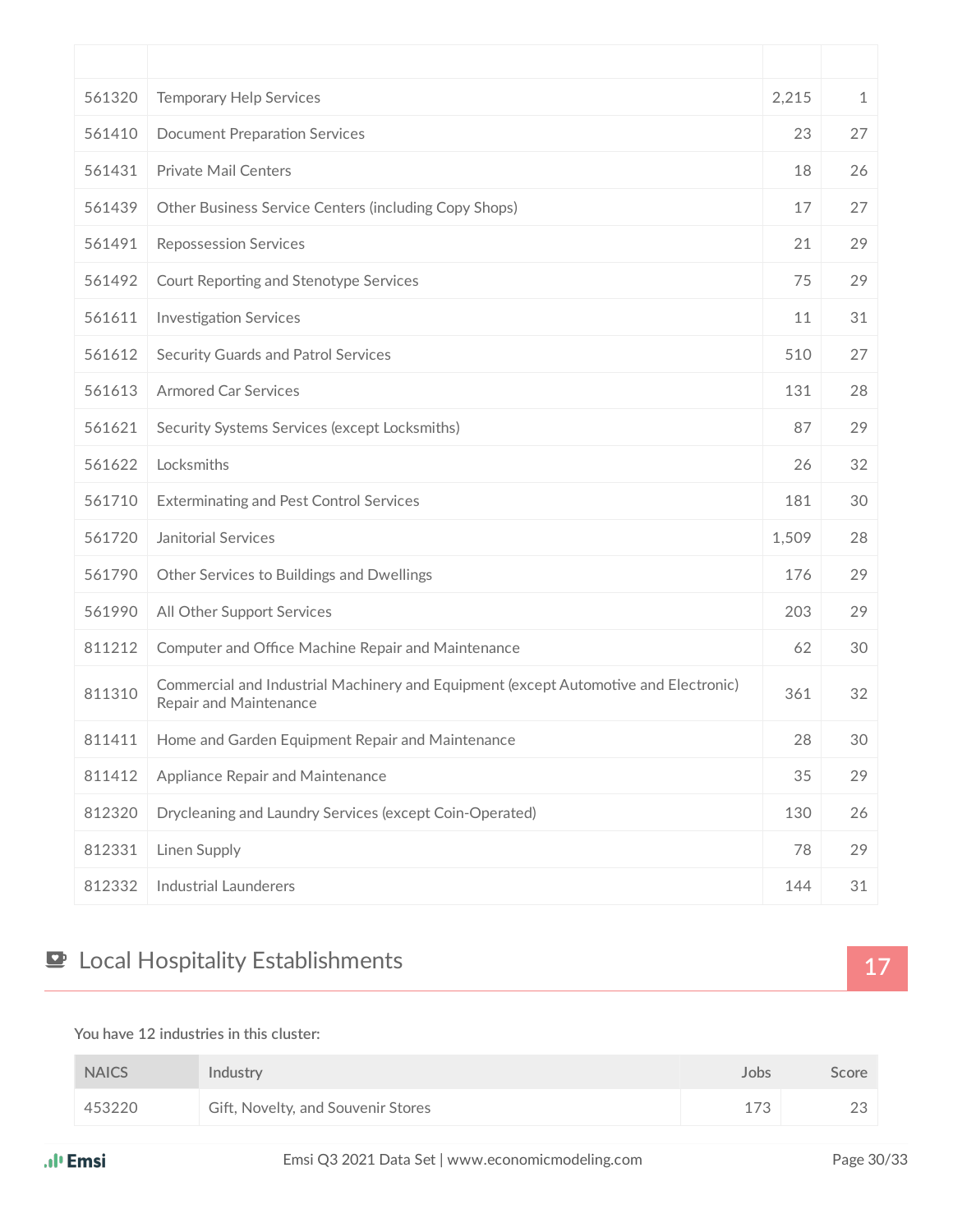| 611620 | Sports and Recreation Instruction              | 202   | 25 |
|--------|------------------------------------------------|-------|----|
| 713910 | <b>Golf Courses and Country Clubs</b>          | 506   | 26 |
| 713940 | <b>Fitness and Recreational Sports Centers</b> | 716   | 23 |
| 713950 | <b>Bowling Centers</b>                         | 28    | 28 |
| 722310 | <b>Food Service Contractors</b>                | 685   | 28 |
| 722320 | Caterers                                       | 135   | 24 |
| 722410 | Drinking Places (Alcoholic Beverages)          | 430   | 22 |
| 722511 | <b>Full-Service Restaurants</b>                | 4,593 | 5  |
| 722513 | Limited-Service Restaurants                    | 4,293 | 22 |
| 722514 | Cafeterias, Grill Buffets, and Buffets         | 24    | 26 |
| 722515 | Snack and Nonalcoholic Beverage Bars           | 1,501 | 24 |

## Education and Knowledge Creation **11 11**

#### **You have 10 industries in this cluster:**

| <b>NAICS</b> | Industry                                                                                                              | Jobs  | Score |
|--------------|-----------------------------------------------------------------------------------------------------------------------|-------|-------|
| 541715       | Research and Development in the Physical, Engineering, and Life Sciences (except<br>Nanotechnology and Biotechnology) | 18    | 38    |
| 611210       | Junior Colleges                                                                                                       | 30    | 21    |
| 611310       | Colleges, Universities, and Professional Schools                                                                      | 4,910 | 8     |
| 611430       | Professional and Management Development Training                                                                      | 23    | 29    |
| 611513       | <b>Apprenticeship Training</b>                                                                                        | 25    | 28    |
| 611691       | Exam Preparation and Tutoring                                                                                         | 59    | 25    |
| 611699       | All Other Miscellaneous Schools and Instruction                                                                       | 91    | 27    |
| 611710       | <b>Educational Support Services</b>                                                                                   | 196   | 31    |
| 813920       | Professional Organizations                                                                                            | 98    | 35    |
| 902612       | Colleges, Universities, and Professional Schools (State Government)                                                   | 3,321 | 13    |

### **Clusters That Don't Appear in Your Region**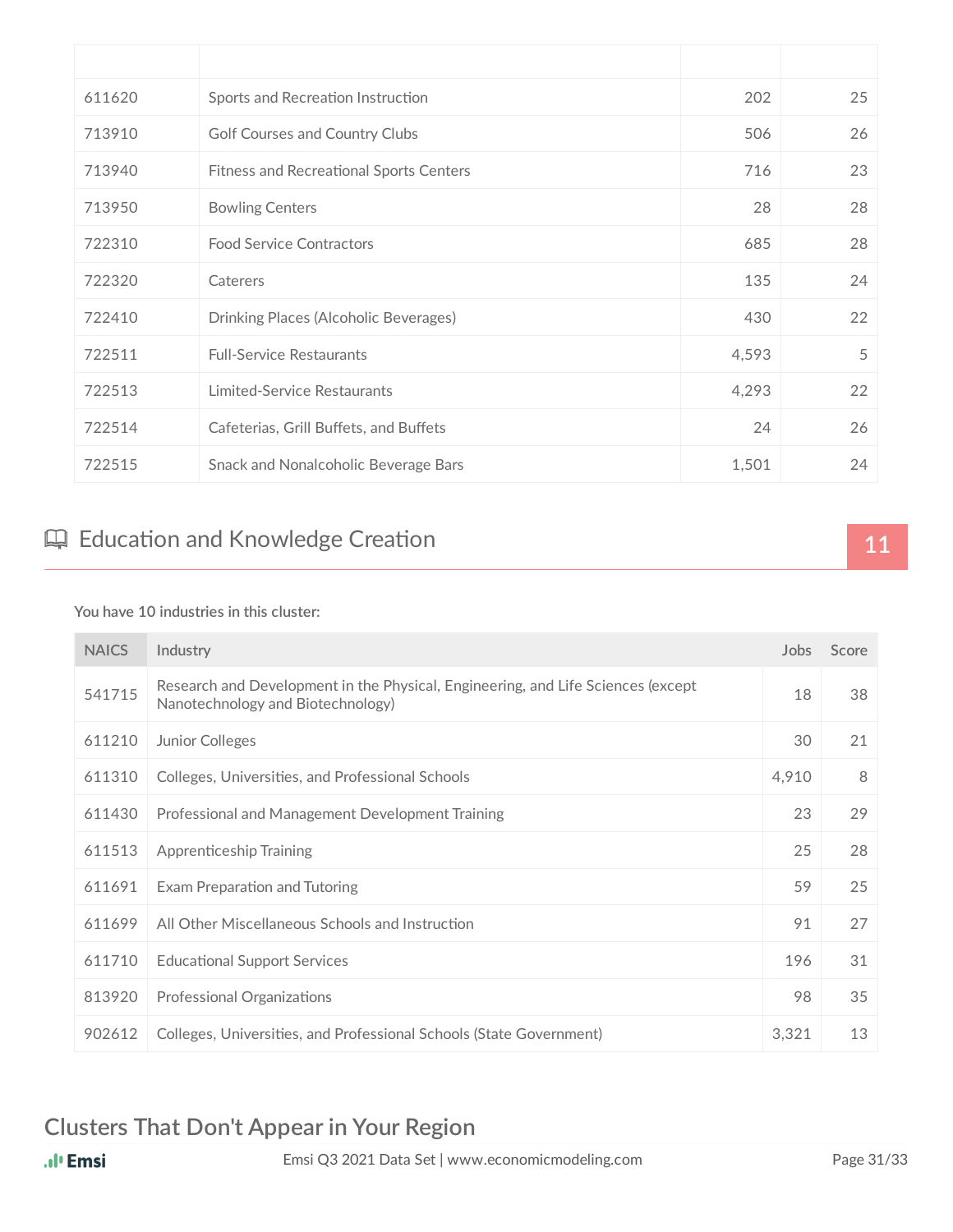- *Tobacco*
- 日 Trailers, Motor Homes, and Appliances
- $\Box$  Oil and Gas Production and Transportation
- Upstream Chemical Products
- **Music and Sound Recording**
- **S** Footwear
- $\bullet$  Vulcanized and Fired Materials
- $\blacksquare$  Biopharmaceuticals
- ♦ Water Transportation
- Fishing and Fishing Products
- Coal Mining
- **ケ** Metal Mining



The clusters in this analysis are defined according to the methodology of Harvard Business School's U.S. Cluster Mapping Project. Cluster icons used with permission of the U.S. Cluster Mapping Project (http://clustermapping.us).

Source: U.S. Cluster Mapping (http://clustermapping.us), Institute for Strategy and Competitiveness, Harvard Business School. Copyright © 2014 President and Fellows of Harvard College. All rights reserved. Research funded in part by the U.S. Department of Commerce, *Economic Development Administration.* 

**Emsi has made modificaons to the Harvard clusters in order to integrate our addional data.**